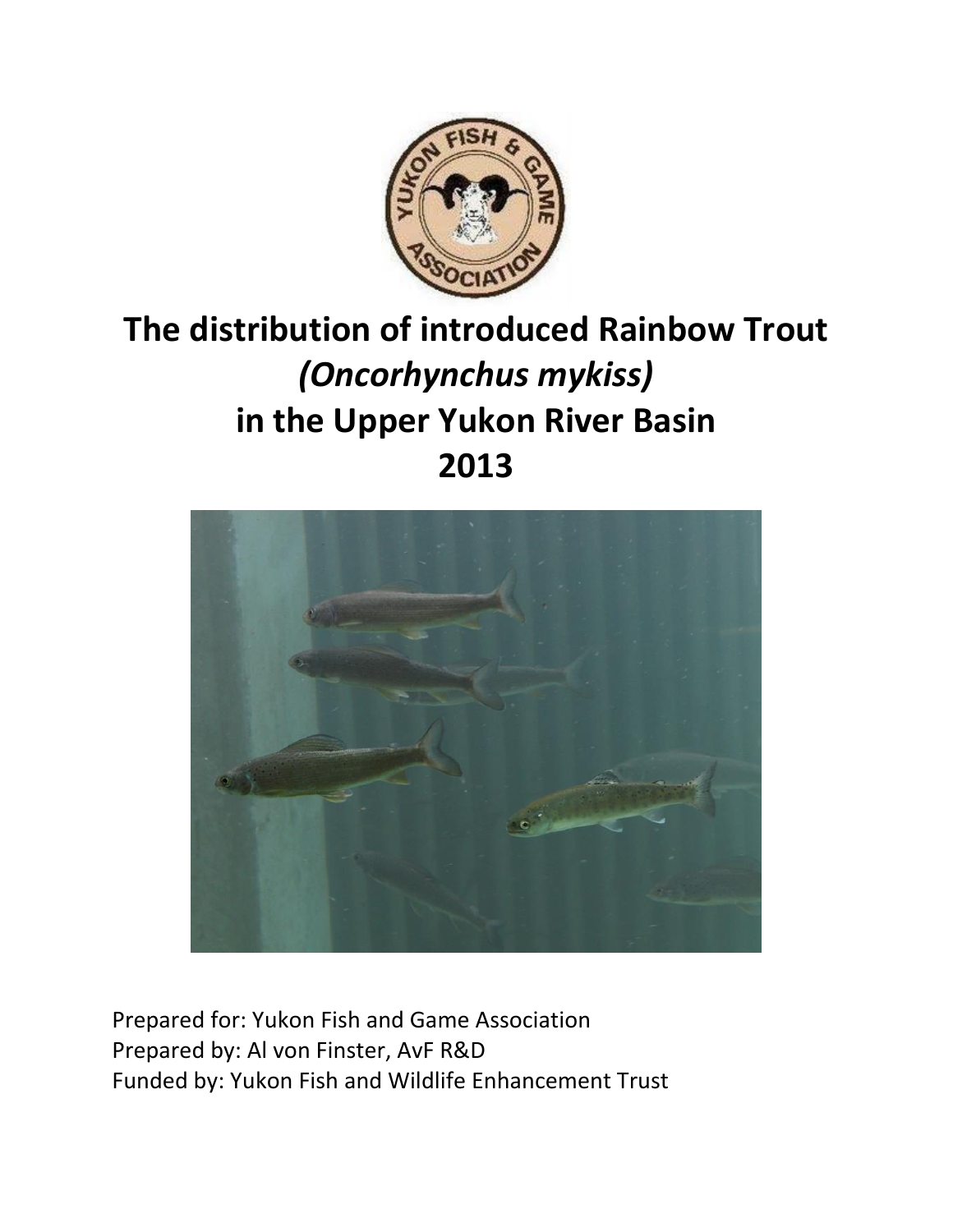Cover Image courtesy of the 2013 Whitehorse Rapids Fishway Staff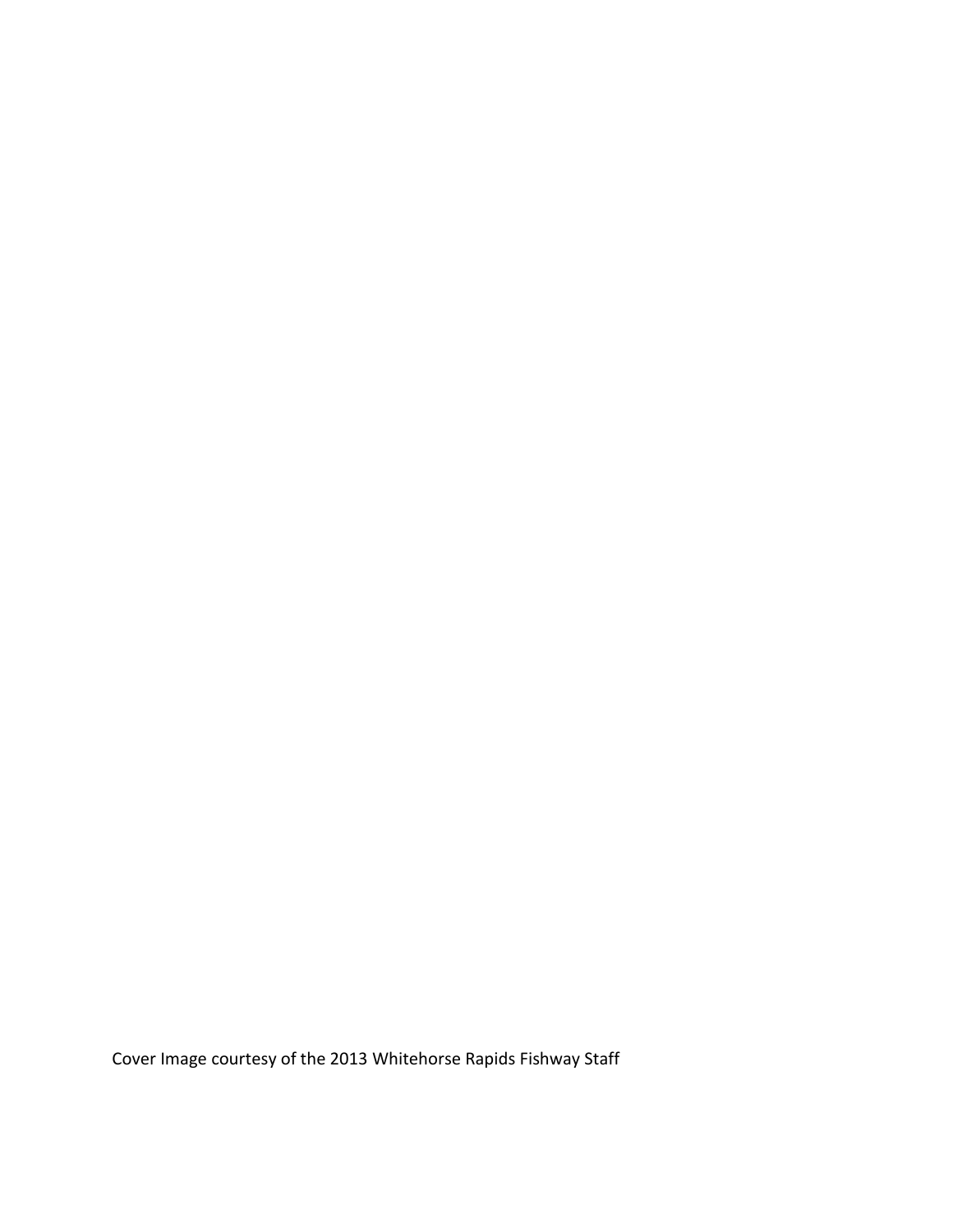## Abstract

Aquatic Invasive Species (AIS) are of increasing national and international concern. Rainbow Trout are considered to be an Invasive Species in many countries. It is not native to the Upper Yukon River Basin. In 2013 we conducted a literature review of the introduction of Rainbow Trout to the Upper Yukon River Basin and a field program to determine the species introduction and present distribution. We found the pathway of introduction was a successful introduction to Jackson Lake in the 1950's. By the 1960s the species had colonized downstream as far as McIntyre Creek. In the 1970s it was reported from the Yukon River. In the 1990s it was documented in Croucher Creek, a tributary of the Yukon River downstream of McIntyre Creek, and a single Rainbow Trout was angled from the mouth of Laurier Creek, tributary to Lake Laberge. In the 2000s Rainbow Trout were commonly seen in the Whitehorse Rapids Fishway. The field investigation included monthly sampling in the Yukon River from the Takhini River to the Lewes River dam at the outlet of Marsh Lake. The inlet, outlet and tributaries of Lake Laberge, and the Ibex River above and below the mouth of Jackson Creek were sampled on two occasions. Sampling effort included a total of 248 minnow trap/nights. Three Rainbow Trout were captured in Laurier Creek, confirming the presence of a resident population. No Rainbows were captured in any other location. This indicates that the rate of colonization by Rainbow Trout over the past half century has been slow. Considerations for future management of Rainbow Trout and other potentially invasive non-native species include more robust Protocols for future stocking when the current moratorium is lifted, risk assessments of possible releases from present facilities and stocked lakes, the conduct of low cost surveillance programs, and an increase in directed public education programs.

Acknowledgements: This project received funding under a Contribution Agreement granted by Yukon Fish and Wildlife Enhancement Trust. Their financial support is greatly appreciated. Lawrence Vano, Operations Manager of the Whitehorse Rapids Fish Hatchery shared the observations he has made over the years at the Whitehorse Rapids Fishway. Peter Etherton, Fisheries and Oceans Canada Senior Technician and Jody Mackenzie Grieve, Federal Contaminated Sites Biologist confirmed that Rainbow Trout had not been captured in Wolf Creek. Aaron Foos, Yukon Government Fisheries Technician provided information on the initial capture of a Rainbow Trout in Laurie Creek and the YG response. Coralee Johns, Ta'an Kwӓch'ӓn Fish and Wildlife Coordinator confirmed that no Rainbows had been captured in the extensive sampling conducted by the TKC downstream from Whitehorse. Paul Sparling suggested the use of trace DNA as a future monitoring tool. Michelle McKay and the staff of the Whitehorse Rapids Fishway counted and photographed Rainbow Trout at the Whitehorse Rapid Fishway. Aaron Foos and Jody Mackenzie-Grieve reviewed a draft of this report and provided useful comments. Thank you all for your assistance.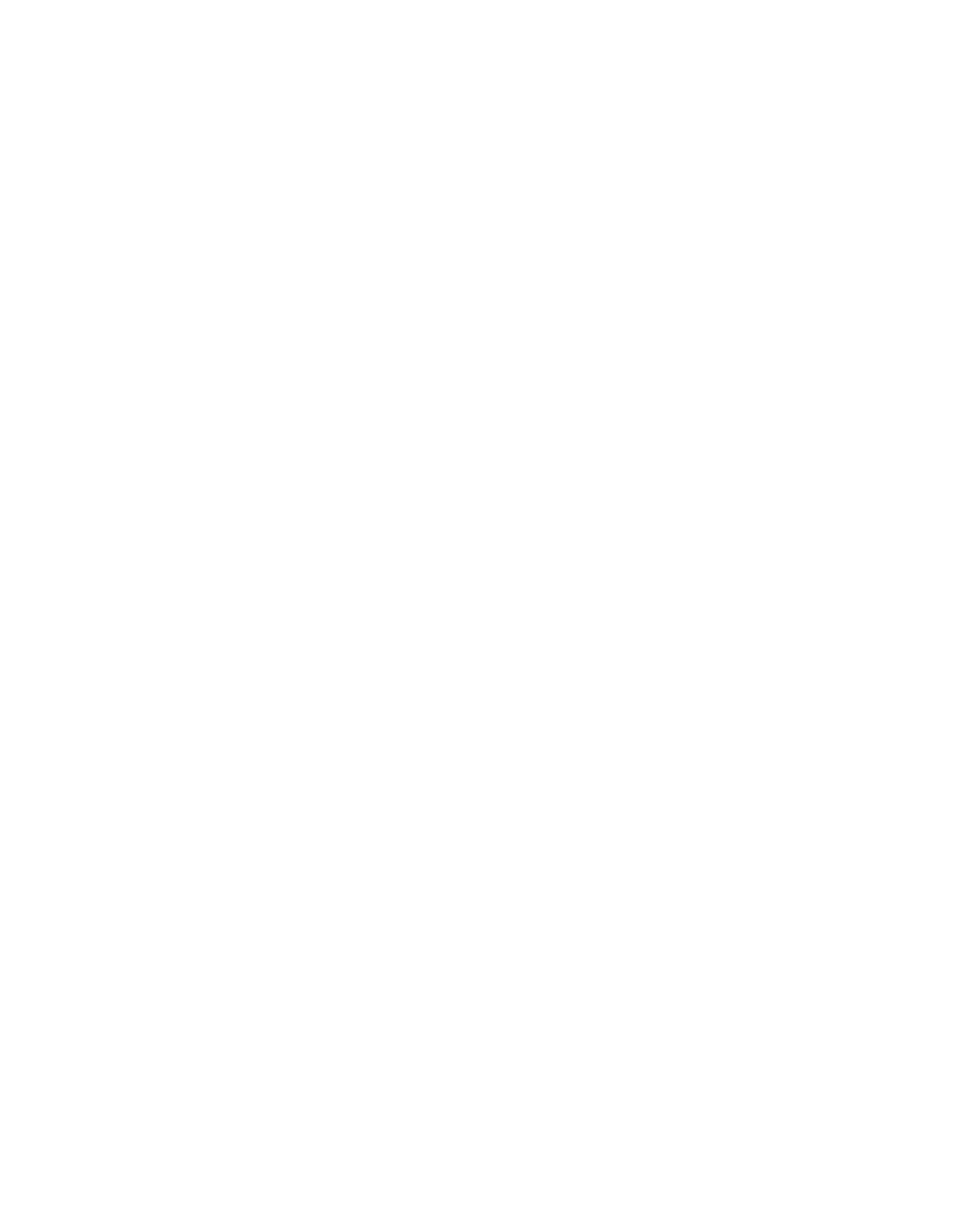## Table of contents:

| 1.0 Introduction                                                                                       | 1  |  |  |  |  |
|--------------------------------------------------------------------------------------------------------|----|--|--|--|--|
| 1.1 Invasive Species                                                                                   | 1  |  |  |  |  |
| 1.2 Rainbow Trout                                                                                      | 2  |  |  |  |  |
| 2.0 Rainbow Trout in the Upper Yukon River Basin                                                       | 3  |  |  |  |  |
| 2.1 Jackson Lake/Porter Creek/McIntyre Creek                                                           | 4  |  |  |  |  |
| 2.2 Jackson Creek/Ibex River                                                                           | 5  |  |  |  |  |
| 2.3 Yukon River below Whitehorse Rapids Dam                                                            | 5  |  |  |  |  |
| 2.4 Croucher Creek                                                                                     | 6  |  |  |  |  |
| 2.5 Inlet, outlet and tributaries to Lake Laberge                                                      | 6  |  |  |  |  |
| 3.0 2013 Field Investigation                                                                           | 7  |  |  |  |  |
| 3.1 Planning                                                                                           | 7  |  |  |  |  |
| 3.2 Methods                                                                                            | 7  |  |  |  |  |
| 3.3 Sampling areas and dates of sampling                                                               | 8  |  |  |  |  |
| 3.4 Results                                                                                            | 9  |  |  |  |  |
| 3.5 Discussion - 2013 Field Investigation                                                              | 12 |  |  |  |  |
| 4.0 Conclusions and considerations for future management of                                            |    |  |  |  |  |
| potentially invasive fish species                                                                      |    |  |  |  |  |
| References                                                                                             | 19 |  |  |  |  |
|                                                                                                        |    |  |  |  |  |
| <b>Tables</b>                                                                                          |    |  |  |  |  |
| Table 1 - Fish Captures in 2013                                                                        | 10 |  |  |  |  |
| Photographs                                                                                            |    |  |  |  |  |
| Photo 1 - Rainbow Trout captured in Laurier Creek, September 23, 2013.                                 | 11 |  |  |  |  |
| Photo 2. The largest Rainbow Trout captured in Laurier Creek in 2013.                                  | 11 |  |  |  |  |
| Photo 3. Indicates the distance between the mouth of McIntyre Creek and the<br>mouth of Laurier Creek. | 14 |  |  |  |  |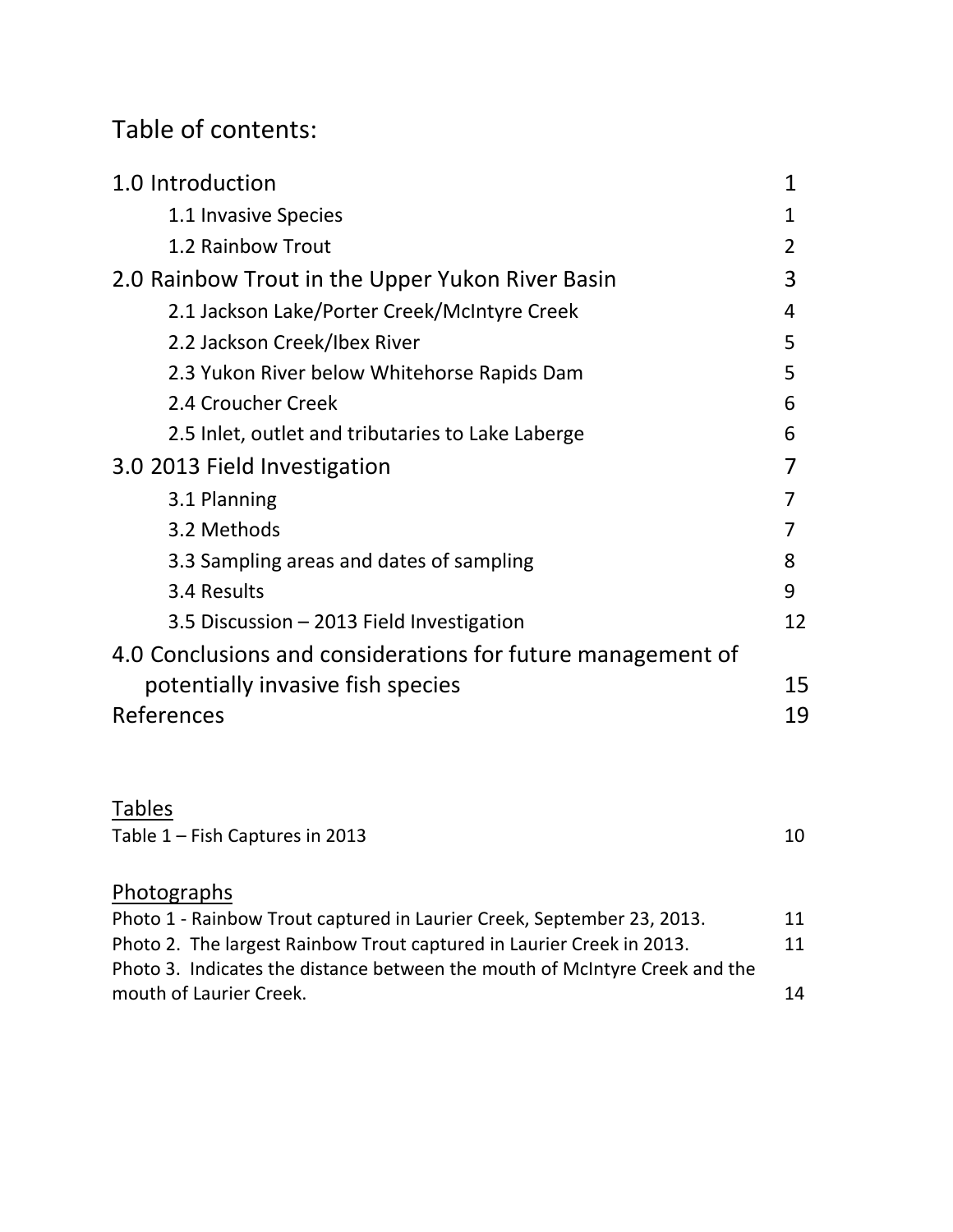## 1.0 Introduction

The Upper Yukon River Basin is, for the purposes of this report, the Yukon River Basin upstream of the US/Canadian border. Rainbow Trout (*Oncorhynchus mykiss)* are not native to this area. They have been widely stocked by organizations, agencies and commercial interests. Most stocking was to lakes that were isolated from open drainages. Open drainages are those that have some surface connection to other streams and eventually the Yukon River. These lakes are generally referred to as "pot hole lakes" The risk of colonization from these isolated drainages is very low. The focus of this report will be on the Rainbow Trout that have colonized the open waters of the Upper Yukon River.

As of 2010 the Yukon Government considered these Rainbow Trout to be an "unplanned and unwanted introduction" and noted that there was little information available on potential and existing invasive species in the Yukon (Environment Yukon, 2010).

On May 26, 2013 the Yukon Fish and Game Association entered into a Contribution Agreement with the Yukon & Wildlife Enhancement Trust to conduct a project to address information deficiencies on the colonization of the Upper Yukon River Basin by Rainbow Trout. This included a literature review of public documents on the introduction and spread of the species to 2012, and a field investigation in 2013 to assess further colonization either upstream or downstream of the known range

The project was successfully conducted. This report will outline the nature of invasive species, and the invasive nature of Rainbow Trout. The history of the introduction of Rainbow Trout to the open waters of the Upper Yukon River Basin and subsequent colonization of waters near Whitehorse will be reported. The planning, extent, methods used and results of the 2013 Field Investigation will be described and discussed. Conclusions will be provided and will summarize the findings of the report and provide considerations for future management of invasive fish species in the Yukon.

### 1.1 Invasive Species

Invasive species are of increasing societal concern. The concern is broadly based and may originate in economic, ecological, aesthetic or environmental values. As the concerns are value-based, there is potential for significant conflict between communities of origin, interest or use. Many and perhaps most invasive species were consciously introduced to areas in which they were not native to satisfy the societal needs or community interests of the time. It is only later that some species are identified as invasive.

There are many definitions of "invasive species" or "invasive alien species". The Invasive Species Specialist Group (ISSG) of the International Union for the Conservation of Nature (IUCN) current definition is: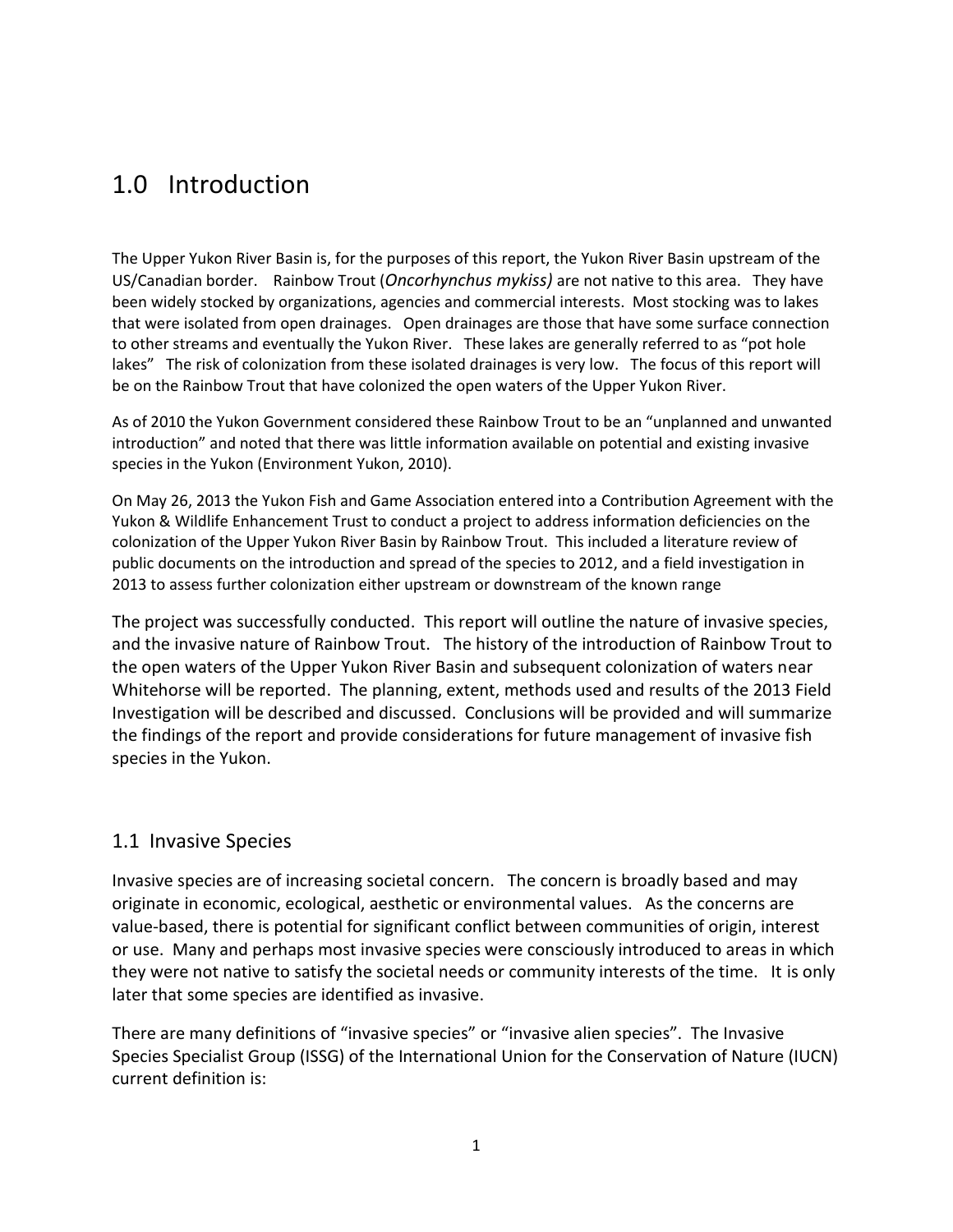**"Invasive alien species"** are non-native organisms that cause, or have the potential to cause, harm to the environment, economies, or human health. <http://www.issg.org/database/welcome/content.asp>

And the Yukon Government (YG) current definition is:

An invasive species is defined as an organism (plant, animal, fungus, or bacterium) that is not native and has negative effects on our economy, our environment, or our health. <http://www.env.gov.yk.ca/animals-habitat/invasivespecies.php>

The concepts of "native" and of "harm/negative effect" are open to interpretation. Species may legally be considered to be native if they are found anywhere within a specific jurisdiction regardless of its potential to cause harm or negative effect to local economies, environment or health in another part of the jurisdiction. Similarly, harm/negative effect may be perceived by only a limited portion of the larger community. The result is that a species considered to be invasive by some may be highly valued by others. When widespread public acceptance of the invasive nature of a species has been achieved, the measures of control of the species may result in significant costs to individuals or groups.

In Canada non-native species of plants, invertebrates or fish living predominantly or totally in water are generally considered to be Aquatic Invasive Species (AIS). AIS determinations may be made at a national, provincial/territorial or local level. An aquatic species native to one geographical area of Canada may be considered invasive when released or otherwise transported to another area. Modes of transportation depend to a great extent on the type of organism. Certain invertebrates and aquatic plants may be transported inadvertently as "hitch hikers" on or in watercraft, sports equipment or water fowl. Fish are almost always transported deliberately by people and are either introduced to open systems or escape from confinement. The exceptions are when headwater streams are diverted from one watershed to another due to natural process or human action.

Species that are introduced or escape are often those that are valued for recreational angling or commercial purposes. Rainbow Trout is an example.

### 1.2 Rainbow Trout

Rainbow Trout are native to western North America and north-east Asia. It is an extremely plastic species. Life histories and body shapes and sizes are highly variable, and reflect the great degree of variation in habitats utilized by the species (Scott and Crossman, 1979). This complexity complicated determination of the taxonomy of the species. In Canada the species was generally named *Salmo gairdneri,* and it is referred to as such in older documents. More recently, genetic analysis determined that Rainbow Trout are more closely related to the Pacific Salmon. The species name is now *Oncorhynchus mykiss.*

The species has long been valued as a sports fish and to a lesser degree as a farmed food fish. It has been cultivated in fish hatcheries since the late nineteenth century. The development of refrigeration and steam driven ships allowed eggs and fish to be transported to distant lands including those colonized by Europeans. The present distribution in New Zealand, Australia, South Africa and India reflect this. Wherever released, the plasticity of the species allowed introduced populations to colonize all available and suitable waters. The ability of the species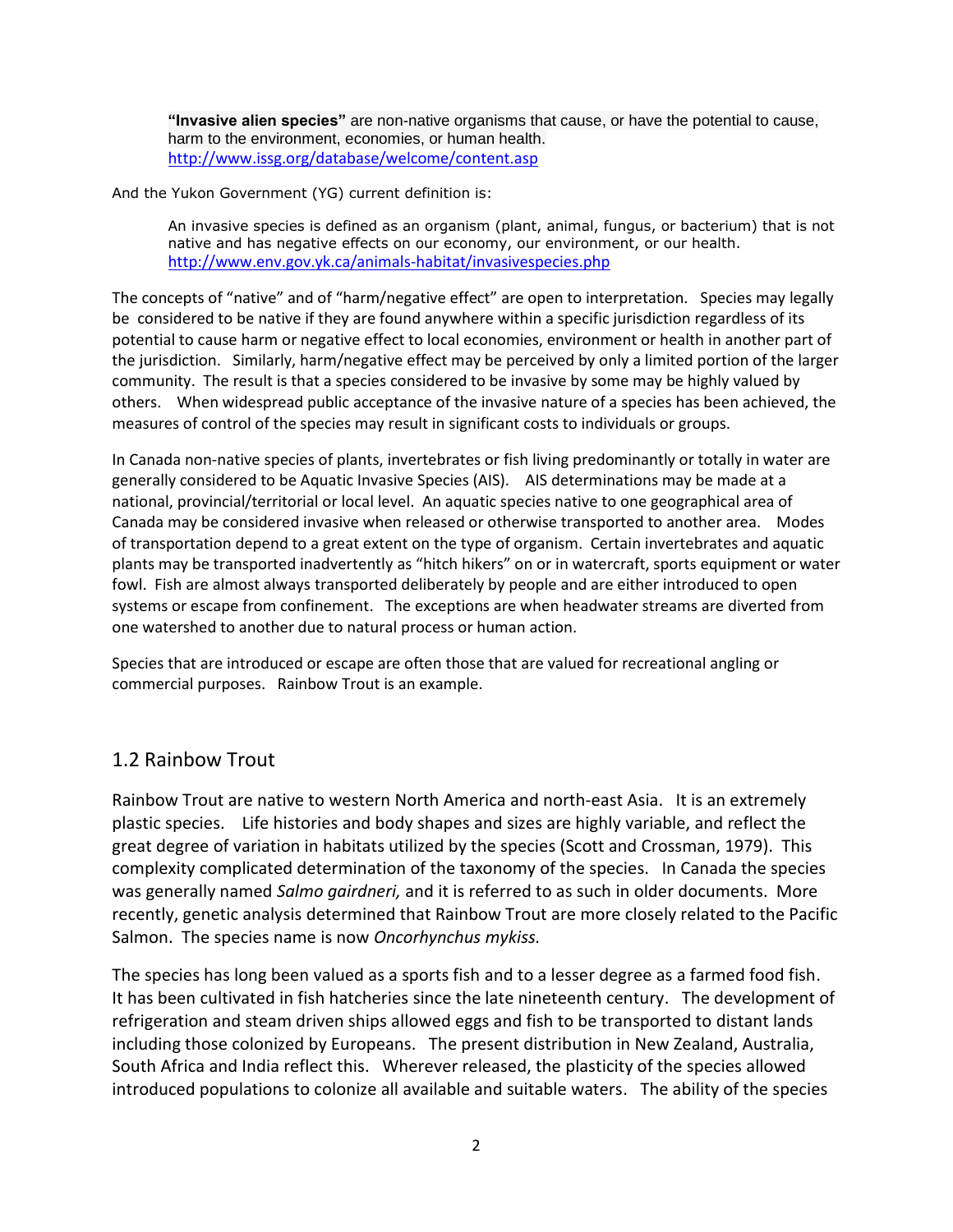to move from fresh to salt water and back allowed it to colonize rivers from the mouth. Selfsustaining Rainbow Trout populations are now present on every continent save Antarctica, and on many islands.

Rainbow Trout are generally associated with clear, cold, unpolluted waters. However, the species can tolerate a wide range of environmental conditions (Molony, 2001). Distribution of the anadromous form of Rainbow Trout is limited by marine water temperatures (Welch et al, 1998). Main determinants of distribution in fresh water are considered to be related to elevated water temperatures and reduced stream flow (McCrimmon, 1971).

Rainbow Trout are aggressive as individuals and as a species. Population growth and rate of colonization may be rapid where environmental conditions and ecosystem structure are favourable. Introduction and subsequent colonization by the species has generally been followed by reductions in the populations of native species (Korsu et al, 2010). In some cases native species were extirpated from portions of their range, resulting in fragmentation of populations (Crowl et al, 1999).

An emerging societal interest in biodiversity has resulted in changing attitudes regarding the value of native fish species and of other ecosystem components such as amphibians. In the post-colonial world, introduced Rainbow Trout have increasingly been considered an invasive species of global importance. The species is currently listed by the IUCN as one of the "100 of the World's Worst Invasive Species". It is one of only eight fish species on the list. The list may be found at <http://www.issg.org/database/species/ecology.asp?si=103&fr=1&sts=&lang=EN>

Attempts to control rates of invasion or to remove populations of Rainbow Trout are not well documented in the scientific literature. The popular press and web, however, is well stocked with articles on local initiatives or the actions of operational (ie non-research) government or quasi-governmental agencies. For examples see: [http://theconversation.com/rabbits-of-the-river](http://theconversation.com/rabbits-of-the-river-trout-are-not-native-to-australia-14115)[trout-are-not-native-to-australia-14115](http://theconversation.com/rabbits-of-the-river-trout-are-not-native-to-australia-14115) <http://www.mylfrog.info/threats/introducedfish.html>

## 2.0 Rainbow Trout in the the Upper Yukon River Basin

In this document, "open waters" will refer to those waters which have direct surface flows to the Yukon River or any tributary thereof. The distinction is important as almost all fish stocking has taken place in lakes and more rarely lake-stream complexes that flow significant distances as ground water before entering open waters. An example is McLean Lake and Creek in Whitehorse, which enters the ground in a small lake between Ear Lake and the Alaska Highway.

Rainbow Trout appear to have been first stocked in the Upper Yukon River Basin by the Hon. George Black, MP. Prior to the Second World War he planted 25,000 eggs in the Klondike River (Wynne-Edwards, 1947). The history of Rainbow Trout stocking from 1945 to 1973 is summarized in Walker et al (1973). There were further attempts to establish a population in the Klondike River. Christal and Hanson Lakes, both tributaries to the South McQuesten River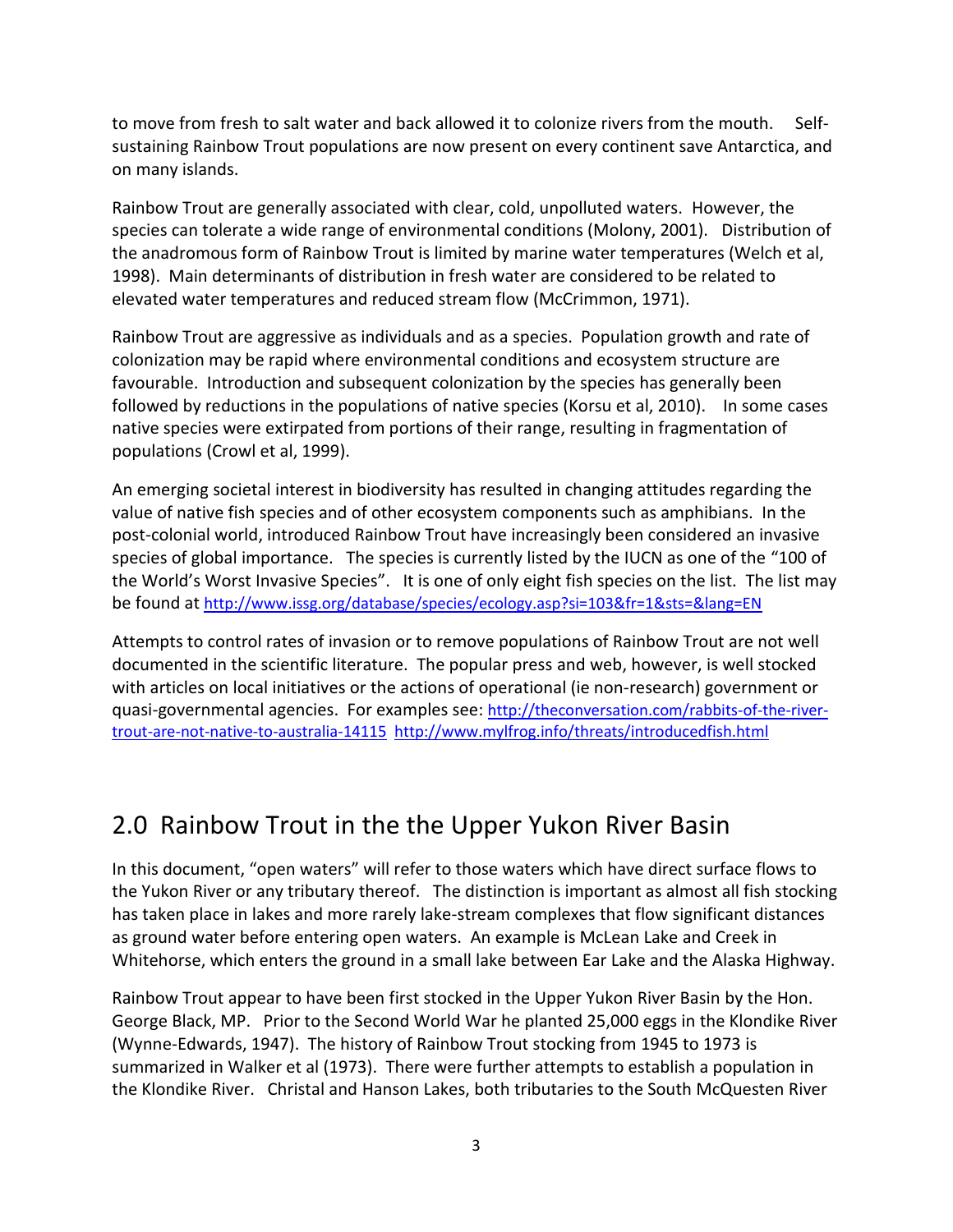were also stocked. Both have intermittent or constant surface connections to open waters. By 1969 stocking of open systems had ceased.

As of 2012, the distribution of Rainbow Trout in the Upper Yukon River Basin was limited to the Yukon River below the Whitehorse Rapids Dam, McIntyre Creek and Croucher Creek. All Rainbow Trout were considered to be descendants of fish stocked in Jackson Lake.

## 2.1 Jackson Lake/Porter Creek/McIntyre Creek

The first Rainbow Trout were stocked in Jackson Lake by the Yukon Fish and Game Association. The date of the first stocking is not known. Walker et al (1973) imply that stocking occurred prior to the first documented release in 1956. Rainbow Trout were stocked in 1956 – 59 by the Department of Fisheries (now Fisheries and Oceans Canada). No documentation of stocking after this date was found. Small fry (25 mm fork length) were captured on July 7, 1960. This indicated that successful spawning had occurred. It also established that the stock was spring spawning and provided insight into the size of the fry at emergence from the spawning gravels.

Jackson Lake is part of Yukon Electrical Company Limited's (YECL) Fish Lake Hydro Project. This project diverted Fish Creek from the Ibex/Takhini River drainage basin to Jackson/Louise Lakes and then to the Porter Creek drainage. Porter Creek was subsequently diverted above the Pueblo Mine to McIntyre Creek (Wright and Whyard, 1991).

Over the life of the Fish Lake Hydro Project the majority of the volume of flow from Fish Lake has been directed toward McIntyre Creek. This flow pathway includes both Jackson and Louise Lakes and other inflows such as the headwaters of Porter Creek. These provide refuge areas during periods when Fish Lake flows are returned to Jackson Creek. The flow pathway to lower McIntyre Creek includes two hydro-electrical generating plants. Each plant has a head pond. Each head pond is a small reservoir controlled by a low dam. Water from each dam either feeds its generating plant through penstocks or discharges over a spillway. Fish travelling through the generating plants would not be expected to survive. Flows from the spillways bypass the generating stations. At least some fish exiting the head pond and being carried through the spillways have survived to colonize the creek downstream.

The McIntyre Creek pathway provided the most viable pathway to the Yukon River drainage. The rate of colonization was not monitored by agencies. However, the Rainbow Trout in McIntyre Creek supported an accessible fishery for local youth, including the author. In 1965 Rainbow Trout were angled at the confluence of the YECL diversion channel and Porter Creek. In 1968 Rainbow Trout were angled in the "Pumphouse Pond" the local name for the head pond of Hydro #2. At the time all the stream dwelling Rainbow Trout had small body sizes. At least some spawned prior to reaching 8 inches in length, which was the legal size for retention.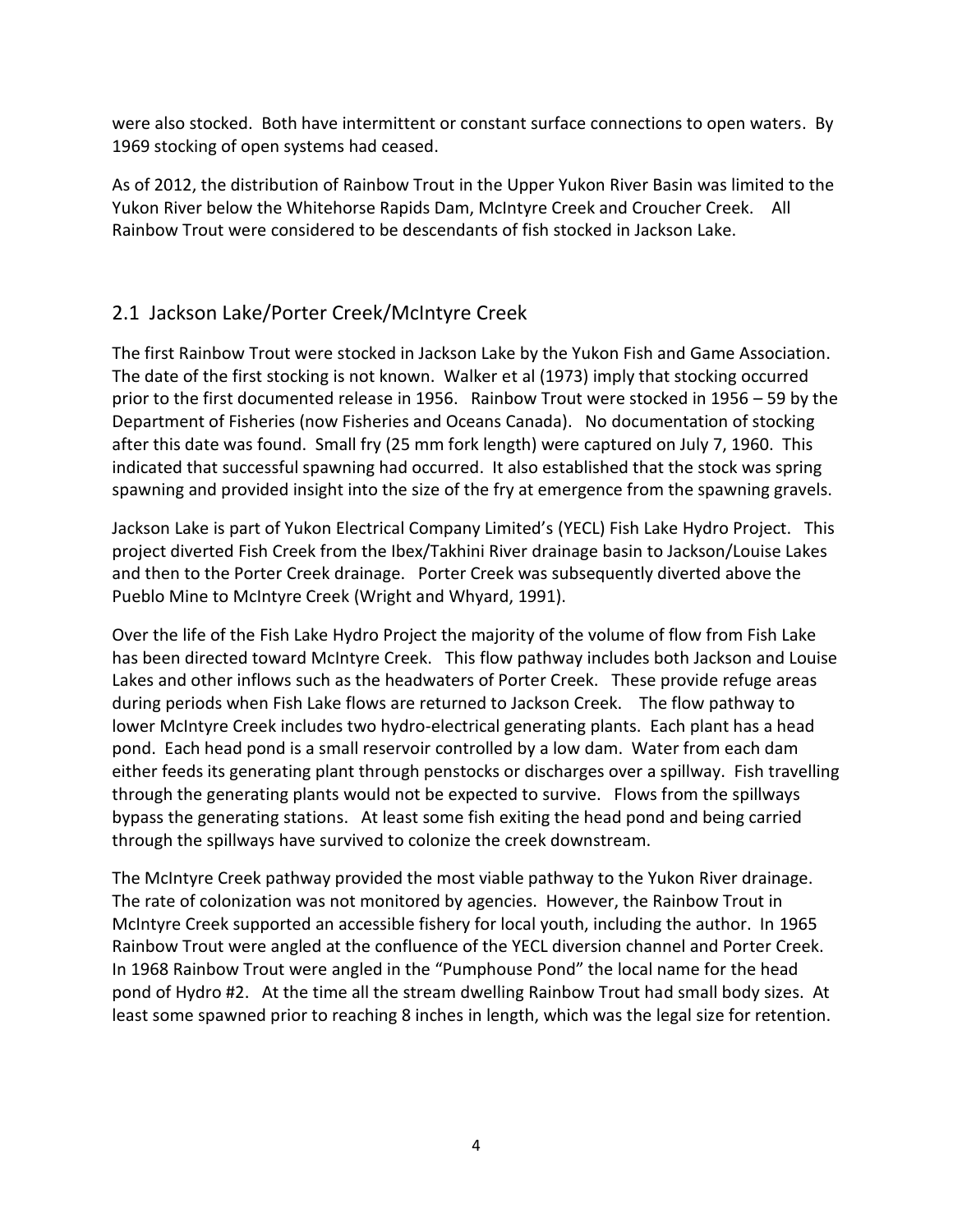### 2.2 Jackson Creek/Ibex River

Water from Fish Lake was, and continues to be, periodically returned to Jackson Creek and then to the Ibex River drainage. This is done to allow maintenance or reconstruction of structures or physical plant, or to discard water surplus to electrical generating requirements or capacities. Such releases are the exception rather than the rule. During periods when flows are diverted to the McIntyre Creek system upper Jackson Creek is dewatered. When multi-year dry periods occur, the channel may be dry for a significant distance downstream of Franklin Lake (Jang and von Finster, 1999).

Rainbow Trout have colonized Fish Creek upstream to the control structure at the outlet of Fish Lake. They can enter the Jackson Creek system either from a bypass gate on the YECL diversion channel between Fish and Jackson Lake, from a control structure in the YECL dam to the South west of Jackson Lake, or as a result of a failure of the west wall of the YECL diversion channel. In every case, the outflows enter Franklin Lake prior to Jackson Creek. This reduces the risk of Rainbow Trout being carried all the way to lower Jackson Creek and then the Ibex River. Rainbow Trout have been reported in Franklin Lake (AECOM, 2010).

Prior to 2010, only limited sampling had taken place in Lower Jackson Creek or in the adjacent waters of the Ibex River. Additional sampling was conducted in 2011 and 2012 in preparation for re-licensing of the Fish Lake Hydro-electrical Project, however no RBT were captured (Bachman & Grieve 2012).

### 2.3 Yukon River below Whitehorse Rapids Dam

Rainbow Trout were reported in the Yukon River near Whitehorse In 1976. However, none were captured during intensive sampling conducted by the Fisheries and Marine Service of Environment Canada (now Fisheries and Oceans Canada) between April and July of 1973. Methods used included box traps, inclined plane traps, Wolf traps (a form of inclined plane trap), Fyke nets and gill nets. Sampling was conducted between the approximate site of the current Millennium Bridge and the upstream end of Miles Canyon, and included the Whitehorse Rapids Fishway (Brown et al, 1976).

The Whitehorse Rapids Fishway allows fish passage over Yukon Energy Corporations Whitehorse Rapids Dam and serves as a tourist attraction. The Fishway operates annually from June to early September. It includes viewing windows and is staffed by summer students. The first observation of Rainbow Trout in the Fishway was not documented. However, they have been there for at least a decade. Fishway staff members were informed of the 2013 Field Investigation. They were asked to take photos of Rainbow Trout through the viewing windows. They did so, and counted a total of 26 Rainbow Trout (Michelle McKay, personal communication).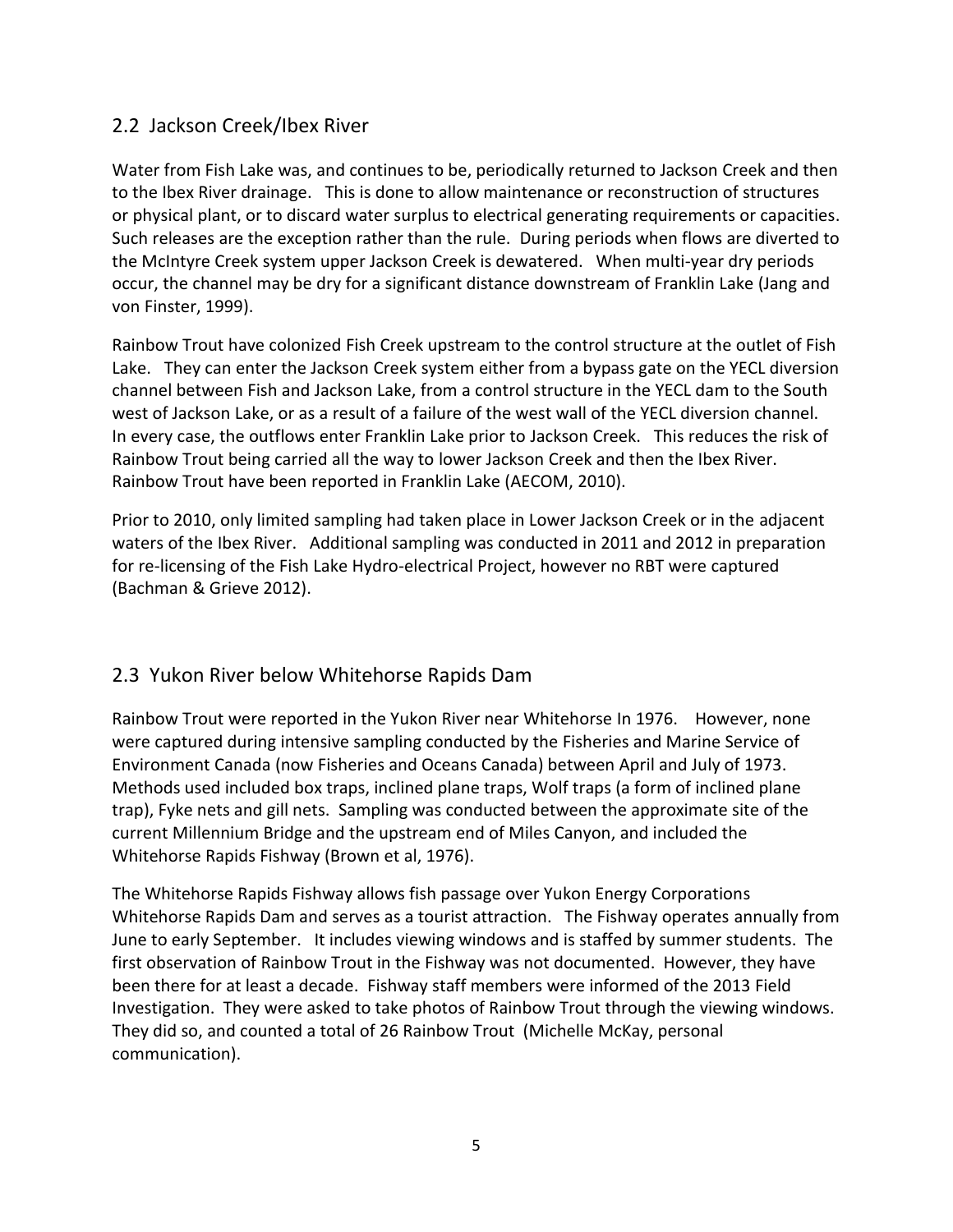Whitehorse Rapids Fish Hatchery staff members have collected Chinook Salmon brood stock from the Fishway since the hatchery commenced operations. They have observed an apparent increase in both length and girth of the Rainbow Trout visible in the viewing chamber (L. Vano, personal communication).

Rainbow Trout spawning has not been observed in the Yukon River downstream of the Whitehorse Rapids Dam. The persistent observation of adult-sized Rainbow Trout in the Fishway implies a resident population in this area. The river channel(s) between the Dam and downstream Whitehorse is more complex than any other portion of the river between Marsh Lake and Lake Laberge. It is the only part of the river that is not subject to deposition of sand and coarse silt from upstream bank and escarpment erosion, as these sediments settle in Schwatka Lake. The complex channel and clean substrate would result in scattered areas of suitable spawning habitat for small-bodied adult Rainbows such as those seen in the Fishway. It is likely that Rainbow Trout successfully spawn in these areas during some or most years.

### 2.4 Croucher Creek

Croucher Creek is an east bank tributary of the Yukon River, entering 2.2 km downstream of the mouth of McIntyre Creek. In 1993, Rainbow Trout were captured in the creek as incidentals (i.e., non-target species) in a juvenile Chinook Salmon habitat utilization study. Catches of Rainbow were greatest at the furthest upstream sampling station, which was located 4.3 km upstream from the mouth (Moodie, 1993). Rainbow trout were captured by DFO in juvenile Chinook Salmon studies in 2000 (Bradford et al 2001), 2005 (von Finster and MacKenzie-Grieve, 2006) and 2006 (von Finster and MacKenzie-Grieve, 2007). Spawning has not been observed in the creek. Young-of-year Rainbow Trout and individuals as large as 139 mm fork length and 25.2 g in weight (Moodie, 1993) have been captured. Larger Rainbows are captured in a sports fishery upstream. It is almost certain that a spawning population has formed in Croucher Creek.

### 2.5 Inlet, Outlet and Tributaries of Lake Laberge

No Rainbow Trout have been reported in Lake Laberge, the Yukon River upstream and downstream of the lake, or in any tributary to the lake with the exception of Laurier Creek. Laurier Creek is an east shore tributary of Lake Laberge, entering approximately 17 km from the inlet and 32 km from the outlet. It is approximately 49 km downstream of the mouth of McIntyre Creek. Capture of a single Rainbow Trout was reported by a sports angler at or near the mouth of Laurier Creek in 1997. This raised concerns by the Yukon Territorial Government Renewable Resources (now Environment Yukon) Fisheries that Rainbow Trout were colonizing new areas. In response, the Section conducted sampling of the Laurier Creek, the Yukon River between Lake Laberge and Hootalinqua and the lower reaches of tributaries to the lake and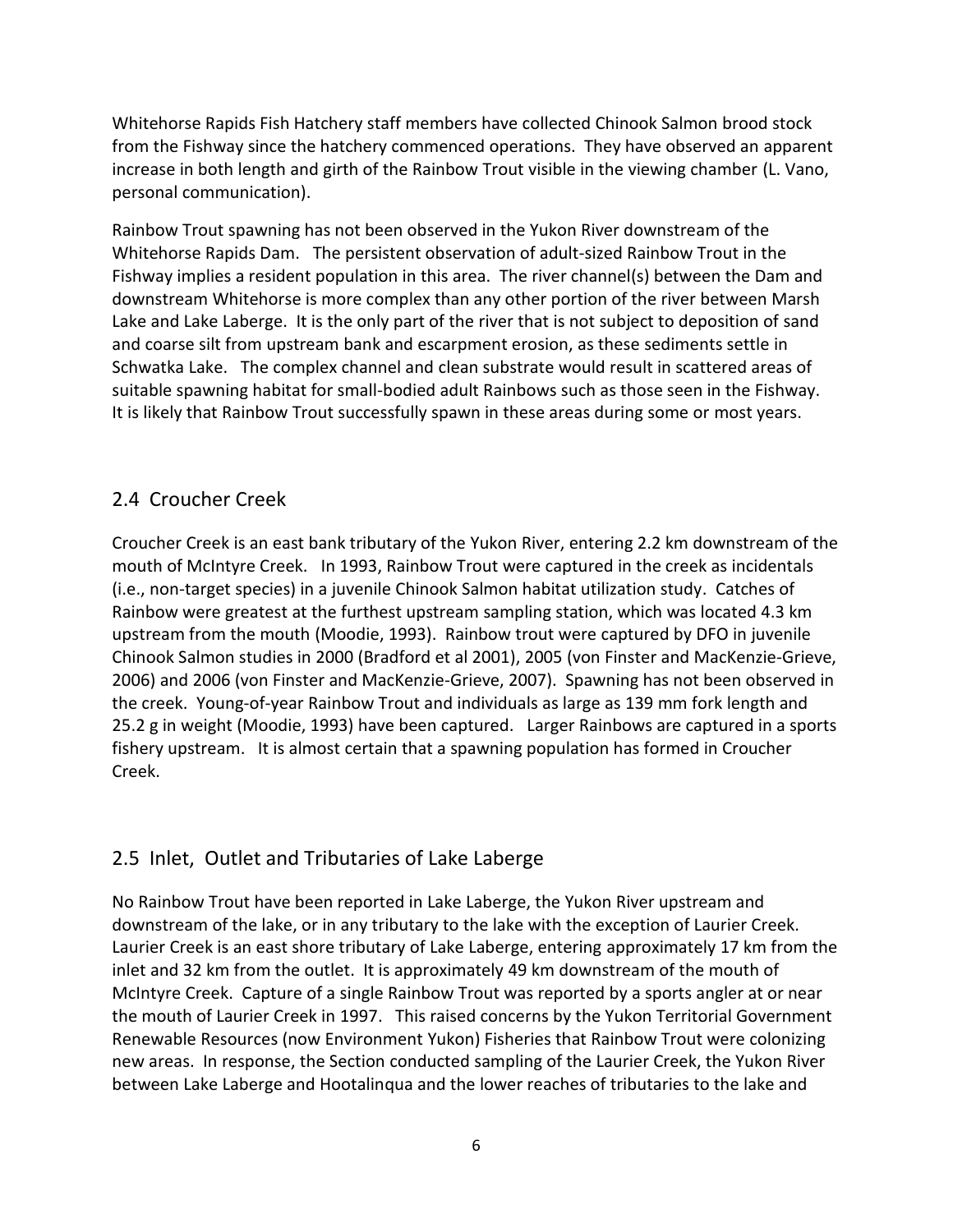river. No Rainbow Trout were captured (Aaron Foos, YG Fisheries Technician, personal communication).

The single Rainbow Trout captured could either have strayed from the Whitehorse area populations or could have been a resident of Laurier Creek. The subsequent lack of captures by YTG staff did not answer this question. It did, however infer that any population existing in Laurier Creek was very small.

## 3.0 2013 Field Investigation

## 3.1 Planning

Planning for the project took place during the winter of 2012/13 as part of the Yukon Fish and Wildlife Enhancement Trust (YFWET) application process. The plan was included in the application and became part of the contract for the Contribution Agreement between the YF&GA and the YFWET.

The plan for the Field Investigation was based on three assumptions. They were:

- that the weather and stream and river flows in the subject waters would not negatively affect the success of sampling;
- that a sampling method appropriate for the capture of Rainbow Trout would be applied;
- that, where captures did occur, the numbers and sizes of Rainbow Trout captured would be sufficient to support meaningful speculation as to whether a spawning population existed in the area sampled.

The Investigation was planned to survey a wide geographical area in a safe and cost effective manner.

A Scientific Collection License was applied for from Fisheries and Oceans Canada. License XR 93 2013 was issued on May 7, 2013.

## 3.2 Methods

The target was juvenile, sub-adult or dwarf adult Rainbow Trout. Larger fish are more difficult to capture and require the use of gillnets, trap nets or electrofishing. These methods are generally more hazardous to samplers and require multi-person crews with comprehensive skills certification to meet Yukon Occupational Health and Safety standards. The methods are also potentially hazardous to the target species and to other species incidentally captured or effected. Direct and delayed mortality from gill nets and electrofishing may be significant (Baker et al, 2013, Dalbey and McMahon, 1996: Holmes et al, 1990).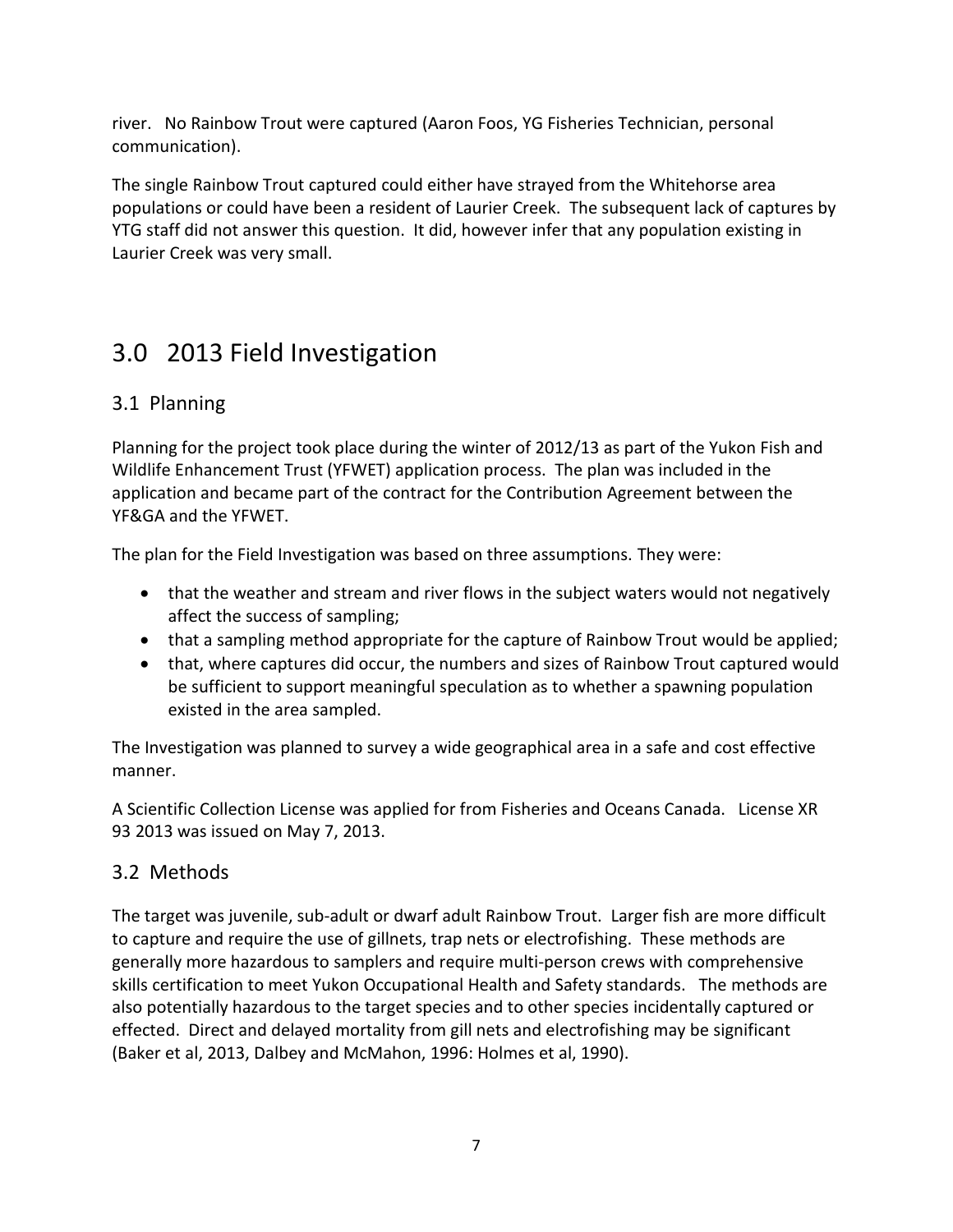Younger fish are almost always more numerous than older fish due to age-related mortality. Captures of more than one age class at a sampling location would imply spawning at or near that location.

Modified G-Type Minnow Traps were used throughout the study. All traps had  $\frac{1}{4}$  inch (6.35 mm) mesh. The entry holes were increased from ~15 mm to ~30 mm. This allowed the capture of Rainbow Trout up to a fork length of about 170mm.

Rainbow Trout are vulnerable to capture in these traps. The 1999 version of the "DFO Protocol for the baiting of G-Type minnow traps…in the Yukon River Drainage Basin" was followed. This Protocol was developed from methods used by BC Ministry of Environment staff in the 1970s to capture salmoninae (salmon, trout and charr). In the Yukon, minnow trapping techniques were further developed to allow the effective, efficient and safe capture of juvenile Chinook Salmon. Rainbow Trout are also captured in the traps. Central to the technique is the use of salmon roe in a perforated plastic bag as bait and a nominal 24 hour set time. Other salmonids such as grayling or the various whitefish species are seldom captured in traps. Experienced personnel can efficiently transport, deploy, and retrieve the traps at little risk to themselves or to the fish captured. Mortality of captured fish is generally less than 1%. The traps are light in weight and designed to be easily transported. This allows large numbers of traps to be carried in a small boat or on an ATV.

Methods to access sampling areas varied depending on location. A 19 foot Lund Jon Boat was used in the Yukon River and a 19 foot Harber Craft on Lake Laberge. The Ibex River valley was accessed by a Toyota 4X4 pickup and a Yamaha ATV.

Stations were determined in the field. Locations were chosen that were easily accessible to increase sampler safety and efficiency and that had favorable physical characteristics such as sufficient water depth and low current velocity. Numbers of traps set at each Station varied. Traps were generally set from shore, although some were set in the middle of smaller streams. All Stations were geo-referenced.

All fish captured were enumerated by species. Non-target species were immediately released. Rainbow Trout were blotted to remove surface water and then weighed to the nearest 0.1 g with an Ohaus HH120D digital scale. The scale was calibrated before use and placed on a level surface. Fork lengths were measured to the nearest millimeter on a smolt measuring board. One Rainbow Trout was retained for confirmation of the field identification. Captures were reported to Fisheries and Oceans in compliance with the Scientific Collection License.

Observations were noted of fish seen but not captured.

### 3.3 Sampling areas and dates of sampling

The sampling was conducted in three main geographical areas. The areas and the dates of sampling for each were: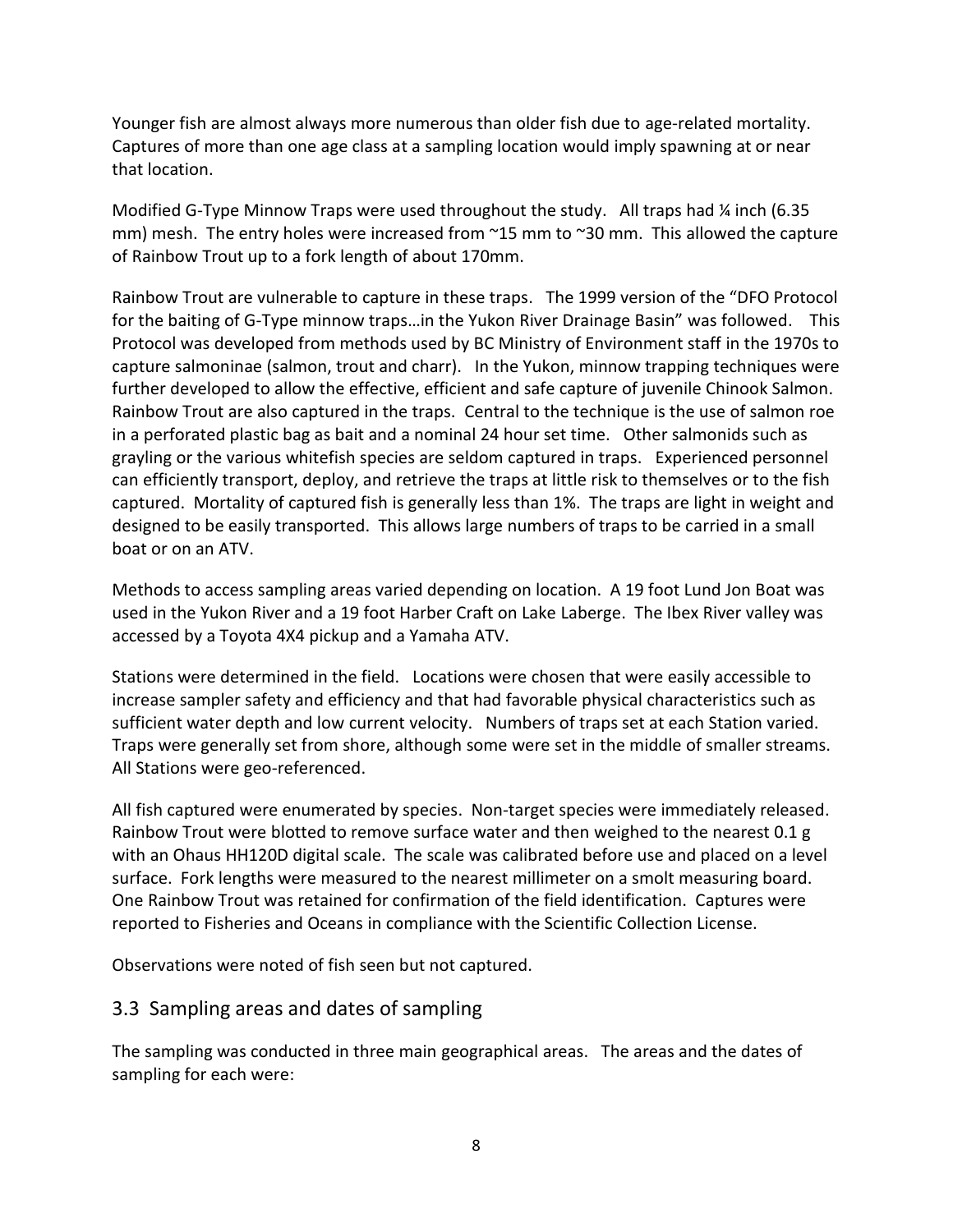#### 3.3.1 Yukon River Upstream and Downstream of Whitehorse

This area was located between the YEC Lewes River Dam and the confluence of the Yukon and Takhini Rivers. The Upstream Sampling Section extended from the downstream end of Miles Canyon to a point approximately 500 meters below the Lewes River Dam. The Downstream Sampling Section extended from the City of Whitehorse Force Main crossing to the downstream end of the erosion bank at the mouth of the Takhini River. Sampling occurred on June 18 – 19, July  $17 - 18$ , August  $14 - 15$  and September  $4 - 5$ . In the June and July sampling, 20 traps were set in 10 Stations in each of the Upstream- and the Downstream Sampling Sections. In the August sampling, 20 traps were set in each Section, with 10 Stations in the Upstream and 7 Stations in the Downstream Section. The reduction in numbers of Stations downstream in August and September was a result of very high water which reduced the number of adequate sampling sites. In September, 20 traps were set in each Section with 10 Stations in the Upstream and 6 Stations in the Downstream Section.

#### 3.3.2 Ibex River Sampling Area.

This Area included the Ibex River from the lowest Station, located 13.25 km (straight line) upstream from the mouth, to a point 9.25 km further upstream. The two furthest upstream Stations were above the mouth of Jackson Creek. The Area included a Station on Jackson Creek located approximately 500 meters from its mouth. Sampling occurred on July  $4 - 5$  and September  $2 - 3$ . In the June sampling 28 traps were set at 7 Stations on the Ibex River and 4 at 1 Station on Jackson Creek. In the September sampling 16 traps were set at 6 stations on the Ibex River and 4 traps were set at 1 Station on Jackson Creek. The reduction of traps in September was a result of the very poor condition of the Ibex River Road. An ATV was required as the road was too difficult for the 4X4 pickup.

#### 3.3.3 Lake Laberge Inlet, Outlet and Tributaries

This area included the Yukon River extending approximately 5.3 km upstream of Lake Laberge, Lower Laurier Creek, the lower section of an un-named tributary entering from the east located 11 km from the outlet, and the Yukon River extending approximately 2.5 km downstream of Lake Laberge. It did not include Laberge Creek or Joe Creek. Sampling occurred on June 22 -23 and September 15 – 17 and 22 - 23. In the June sampling 6 traps were set at 3 Stations upstream of Lake Laberge; 4 traps in 2 Stations in Laurier Creek; 4 traps in 2 Stations in the Unnamed Creek and 6 traps in 3 Stations downstream of Lake Laberge. On September 15 six traps were set at 3 Stations downstream of Lake Laberge. On September 22 eight traps were set at 4 Stations in Laurier Creek. No traps were set upstream of Lake Laberge due to very high water levels and sediment load in the Yukon River. No traps were set in the Un-named creek as flows were low and the water was very warm during the summer.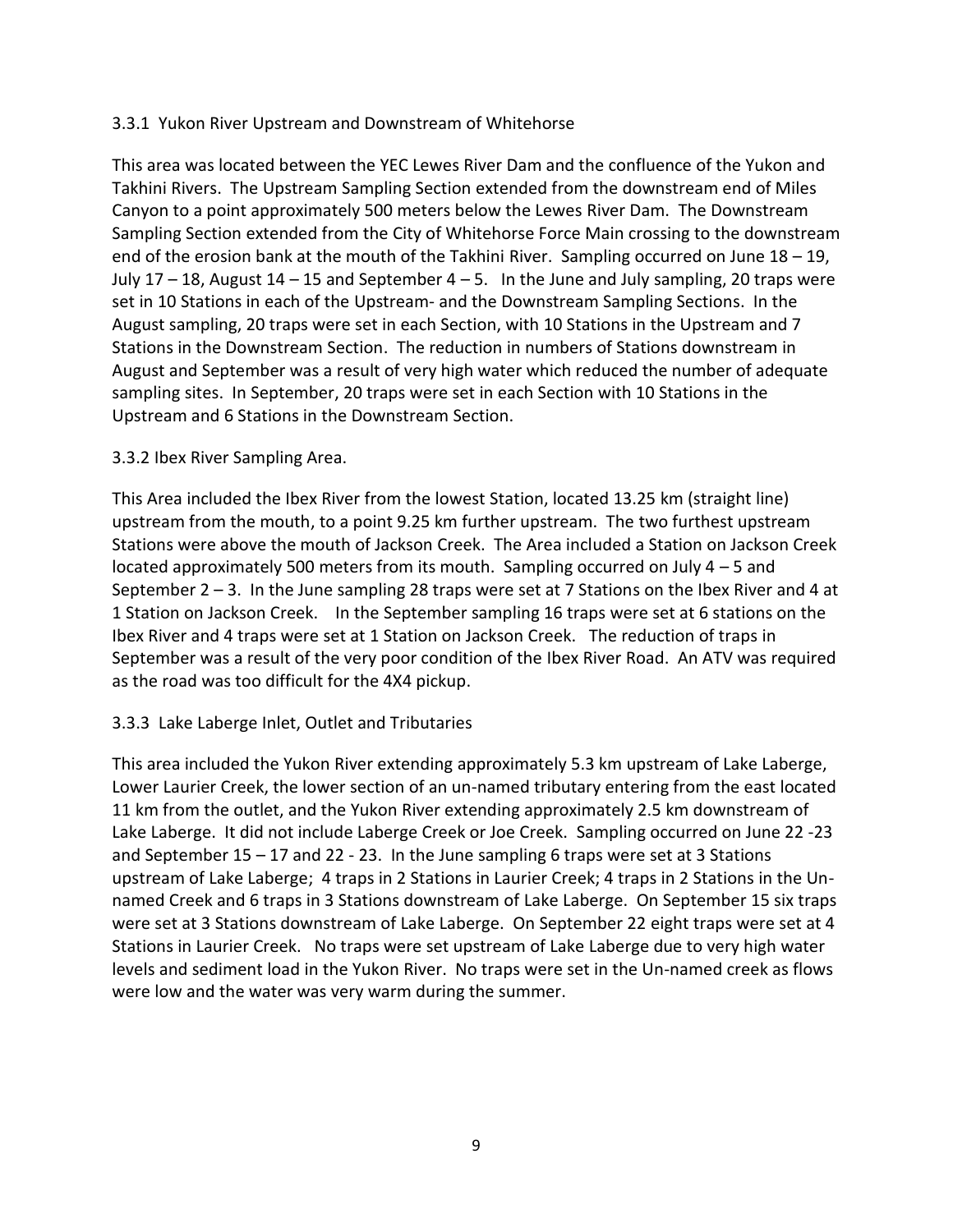## 3.4 Results

With the exception of the September 22- 23 sampling of Laurier Creek the number of fish captured was very low at all Stations throughout the study (Table 1).

| Table 1 - 2013 Fish captures by sampling area, date and species                                           |                                                         |                  |                  |              |                |             |                         |              |  |  |
|-----------------------------------------------------------------------------------------------------------|---------------------------------------------------------|------------------|------------------|--------------|----------------|-------------|-------------------------|--------------|--|--|
| <b>Primary Focus Area - Upstream Section</b>                                                              |                                                         |                  |                  |              |                |             |                         |              |  |  |
| Date                                                                                                      | Trap/nights                                             | <b>RBT</b>       | <b>CN</b>        | CCG          | LNS            | BB          | LKC                     | <b>NP</b>    |  |  |
| June 18 - 19                                                                                              | 20                                                      | $\mathbf 0$      | 0                | 1            | 0              | 0           | 0                       | 0            |  |  |
| July 17 - 18                                                                                              | 20                                                      | $\mathbf 0$      | 11               | 6            | $\mathbf 0$    | 0           | 0                       | 1            |  |  |
| August 14 - 15                                                                                            | 20                                                      | $\mathbf 0$      | $\boldsymbol{0}$ | 1            | 2              | 0           | 0                       | 1            |  |  |
| September 4 - 5                                                                                           | 20                                                      | $\mathbf 0$      | 0                | $\mathbf 0$  | $\mathbf{1}$   | $\mathbf 0$ | 0                       | 0            |  |  |
| <b>Total</b>                                                                                              | 80                                                      | 0                | 11               | 8            | 3              | 0           | 0                       | 2            |  |  |
| <b>Primary Focus Area - Downstream Section</b>                                                            |                                                         |                  |                  |              |                |             |                         |              |  |  |
| June 18 - 19                                                                                              | 20                                                      | $\pmb{0}$        | 4                | 4            | 1              | 0           | 0                       | 0            |  |  |
| July 17 - 18                                                                                              | 20                                                      | $\mathbf 0$      | 12               | 12           | $\mathbf{1}$   | 0           | 0                       | 0            |  |  |
| August 14 - 15                                                                                            | 20                                                      | 0                | 5                | 1            | 0              | 0           | 0                       | 0            |  |  |
| September 4 - 5                                                                                           | 20                                                      | $\boldsymbol{0}$ | $\mathbf{1}$     | 5            | 0              | 0           | 0                       | $\mathbf{1}$ |  |  |
| <b>Total</b>                                                                                              | 80                                                      | $\bf{0}$         | 21               | 22           | 2              | 0           | $\mathbf 0$             | 1            |  |  |
| <b>Ibex River Area</b>                                                                                    |                                                         |                  |                  |              |                |             |                         |              |  |  |
| Date                                                                                                      | Trap/nights                                             | <b>RBT</b>       | <b>CN</b>        | CCG          | LNS            | BB          | <b>LKC</b>              | <b>NP</b>    |  |  |
| July 4 - 5                                                                                                | 34                                                      | $\mathbf 0$      | $\mathbf 0$      | 31           | $\mathbf 0$    | 0           | $\mathbf 0$             | 0            |  |  |
| September 2 - 3                                                                                           | 20                                                      | $\mathbf 0$      | $\overline{2}$   | 55           | $\mathbf 0$    | 0           | 0                       | 0            |  |  |
| <b>Total</b>                                                                                              | 54                                                      | $\mathbf 0$      | $\overline{2}$   | 86           | $\mathbf 0$    | $\mathbf 0$ | $\mathbf 0$             | 0            |  |  |
| Yukon River Up- and downstream of Lake Laberge                                                            |                                                         |                  |                  |              |                |             |                         |              |  |  |
| Date                                                                                                      | Trap/nights                                             | <b>RBT</b>       | <b>CN</b>        | CCG          | LNS            | BB          | <b>LKC</b>              | <b>NP</b>    |  |  |
| June 22 - 23                                                                                              | 12                                                      | $\mathbf 0$      | 0                | $\mathbf{1}$ | $\mathbf{1}$   | 0           | $\mathbf{1}$            | 0            |  |  |
| September 15 -17 (d/s only)                                                                               | 6                                                       | $\mathbf 0$      | 12               | 0            | 1              | 1           | 0                       | 0            |  |  |
| <b>Total</b>                                                                                              | 18                                                      | 0                | 12               | $\mathbf{1}$ | $\overline{2}$ | 1           | $\mathbf{1}$            | 0            |  |  |
| Un-named tributary to Lake Laberge                                                                        |                                                         |                  |                  |              |                |             |                         |              |  |  |
| Date                                                                                                      | Trap/nights                                             | <b>RBT</b>       | <b>CN</b>        | CCG          | LNS            | BB          | <b>LKC</b>              | <b>NP</b>    |  |  |
| June 22 - 23                                                                                              | 4                                                       | $\mathbf 0$      | 0                | 1            | 3              | 0           | $\overline{2}$          | 0            |  |  |
| <b>Total</b>                                                                                              | 4                                                       | $\bf{0}$         | 0                | $\mathbf{1}$ | 3              | $\mathbf 0$ | $\overline{\mathbf{2}}$ | 0            |  |  |
| Laurier Creek                                                                                             |                                                         |                  |                  |              |                |             |                         |              |  |  |
| Date                                                                                                      | Trap/nights                                             | <b>RBT</b>       | CN               | CCG          | LNS            | BB          | <b>LKC</b>              | <b>NP</b>    |  |  |
| June 22 - 23                                                                                              | 4                                                       | 1                | 5                | 0            | $\mathbf 0$    | 0           | 0                       | 0            |  |  |
| September 22 - 23                                                                                         | 8                                                       | $\overline{2}$   | 111              | $\mathbf 0$  | $\mathbf 0$    | 1           | $\mathbf 0$             | 0            |  |  |
| <b>Total</b>                                                                                              | 12                                                      | 3                | 116              | 0            | 0              | 1           | 0                       | 0            |  |  |
| <b>RBT-Rainbow Trout</b><br><b>CN-Chinook Salmon</b><br>CCG-Slimy Sculpin<br><b>LNS-Long Nosed Sucker</b> | <b>BB-</b> Burbot<br>LKC- Lake Chub<br>NP-Northern Pike |                  |                  |              |                |             |                         |              |  |  |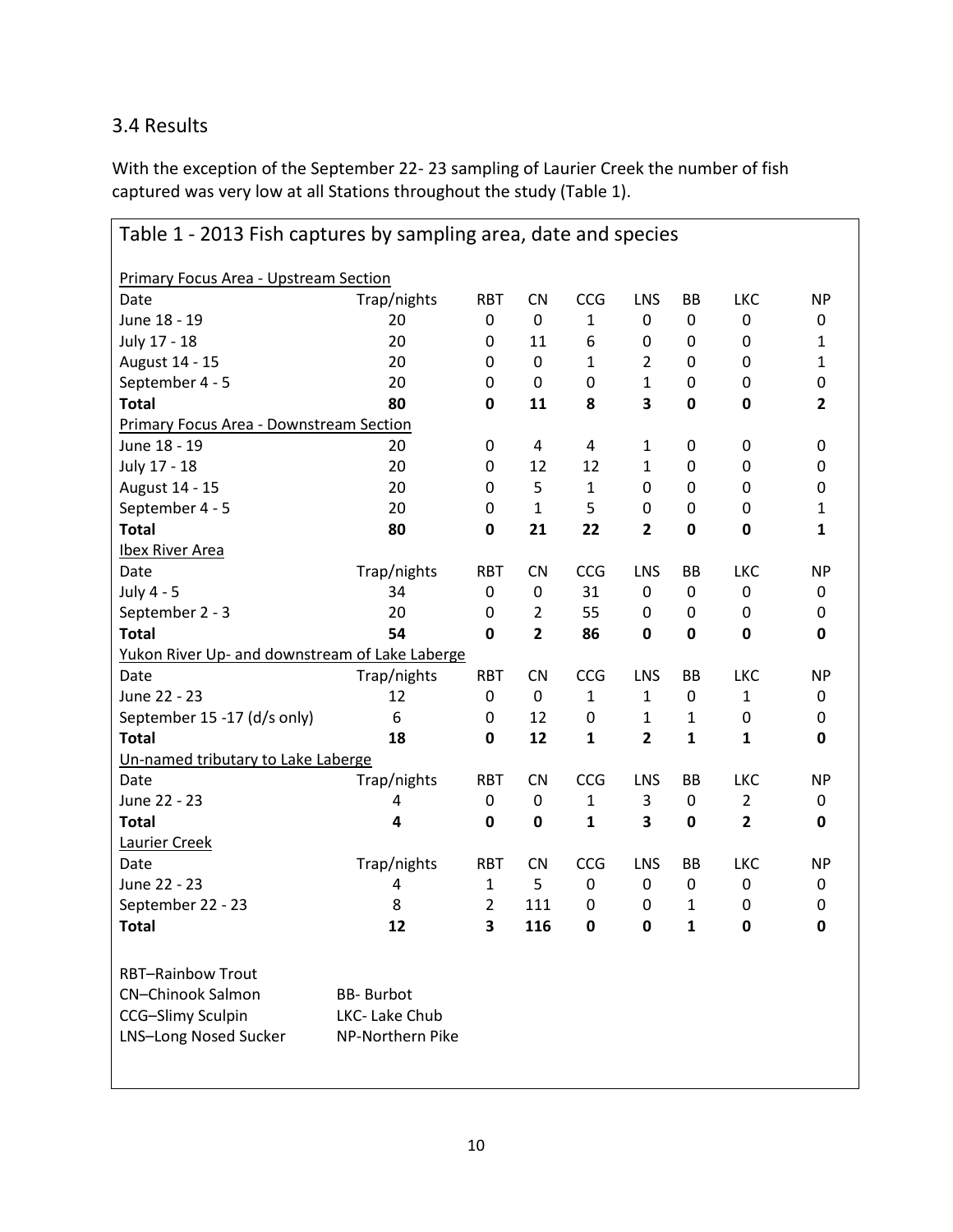Rainbow Trout were captured only in Laurier Creek. The first was captured on June 21 (Table 1) in a trap set approximately 100 meters upstream from the mouth. The Rainbow had a fork length of 119 mm and weighed 15.2 grams. This fish was sacrificed, preserved in formalin and presented to Aaron Foos, Yukon Government Fisheries Technician and Jody MacKenzie-Grieve, DFO Federal Contaminated Sites Program Biologist. Both confirmed that the fish was a Rainbow Trout.

Two more Rainbow Trout were captured on September 23 (Table 1). The first was 109 mm fork length and weighed 12.0 grams (Photo 1), and the second was 165 mm fork length and weighed 43.6 grams (Photo 2) . Both fish were returned unharmed to Laurier Creek after measurements had been taken.



Photo 1. Rainbow Trout captured in Laurier Creek, September 23, 2013. Note how dark this individual is.



Photo 2. The largest Rainbow Trout captured in Laurier Creek in 2013. This fish had a fork length of 165 mm and weighed 43.6 gm. This was almost certainly an adult fish. If it survives the winter of 2013/14 it will probably spawn in spring of 2014.

Fish observed but not captured included an unexpected abundance of Arctic Grayling in the Upstream Sampling Section in July through September. Arctic Grayling were seen at all sampling Stations. They were remarkably naive and could be approached to within less than 1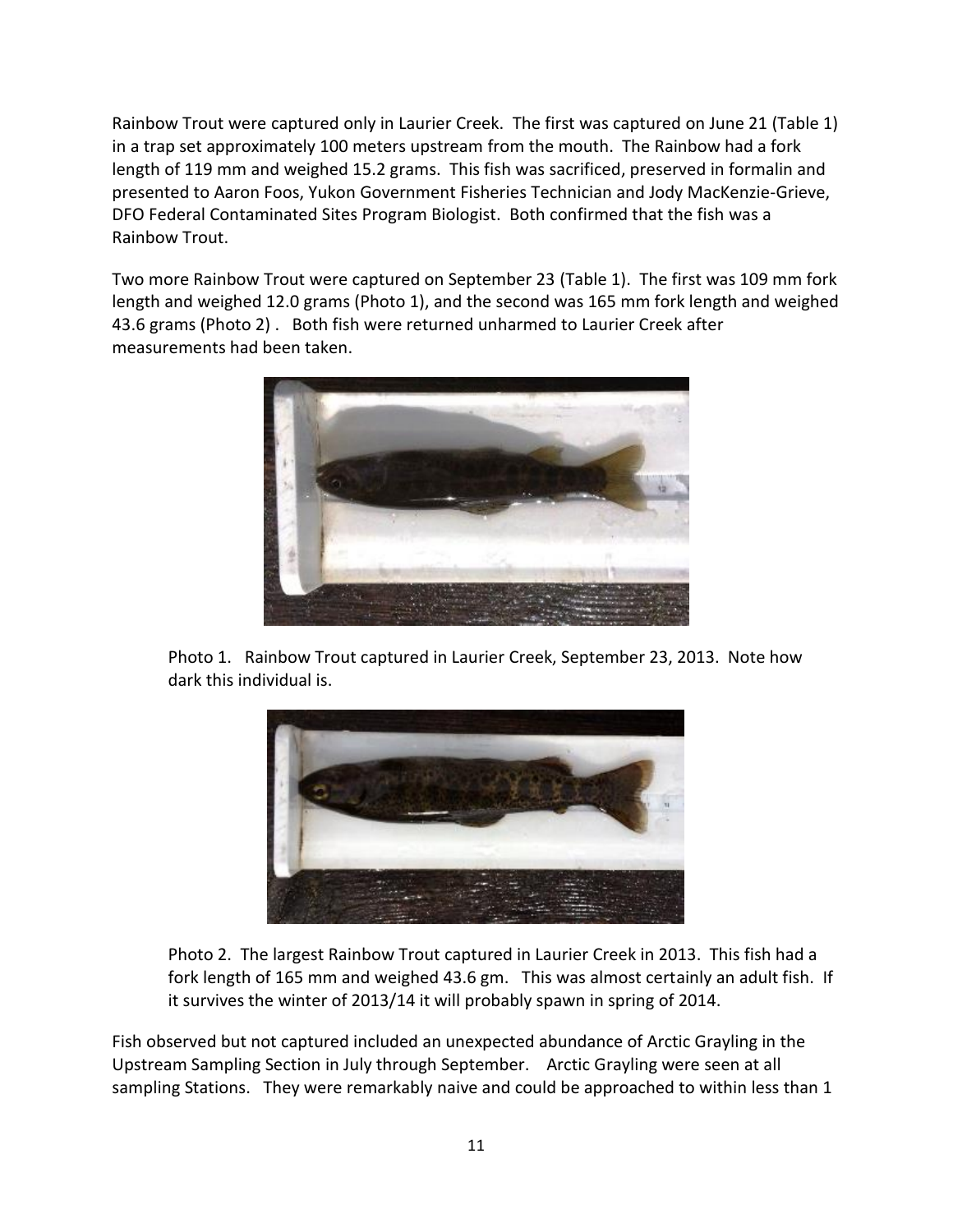meter before they moved. Individuals over approximately 150 mm could be positively identified. Most were 200 – 250 mm in length. No large grayling (>300 mm) were seen. Juvenile northern pike were very numerous in July in the Upstream Sampling Section and were distributed along gently sloping shorelines. All appeared to be 100 – 200 mm in length.

Arctic Grayling were observed at the furthest downstream Station of the Downstream Sampling Section in the July, August and September sampling. Several appeared to be greater than 300 mm in length.

Arctic Grayling were observed in the furthest downstream Station of the Ibex River Area in June and September. The fish were wary and sizes could not be determined.

### 3.5 Discussion – 2013 Field Investigation

The assumption that weather and flows would be normal in 2013 was invalid. There was heavy snow fall in late winter and the spring was delayed. On May 1, 2013 the water equivalent of the snow pack in the Whitehorse area was in excess of 250% of normal (Environment Yukon Water Resources Branch, May 1, 2013). The effects of the abnormal flows varied and will be discussed as they relate to specific sampling areas.

#### 3.4.1 Yukon River Upstream and Downstream of Whitehorse

The late melt and high snowpack resulted in a rapid rise in the Yukon River in June and high river levels through the remainder of the Field Investigation period. Steeper river banks eroded. The river flooded back into the riparian vegetation in most areas with more gentle banks. This reduced the number of suitable trapping areas. The Yukon River was turbid during the June sampling but was nearly clear during the July sampling. By the August sampling it had cleared, and it remained so in September.

It is likely that the late spring and high river levels negatively affected sampling success throughout this area. Catches of fish of any species in the traps were extremely low.

It is unlikely that a spawning population of Rainbow Trout exists in the Upstream Sampling Section. In support of this statement, no Rainbow Trout have been captured in Wolf Creek in a juvenile Chinook Salmon sampling project which has just completed its third year (P. Etherton, personal communication) or recent investigations of habitat utilization by Slimy Sculpin (J. MacKenzie-Grieve, personal communication).

It is also unlikely that a spawning population of Rainbow Trout exists in the Downstream Sampling Section of the main stem Yukon River. With the known exceptions McIntyre and Croucher Creeks, it is believed that Rainbows have not established populations in any of the tributaries to this Section. In support of this statement, the Ta'an Kwachan Community Stewardship Project sampled all other tributaries in 2007 (Anderton, 2008), 2008 (Marjanvovic, 2008) and 2009 (Marjanvovic, 2009). No Rainbow Trout were captured, or have been captured in subsequent sampling.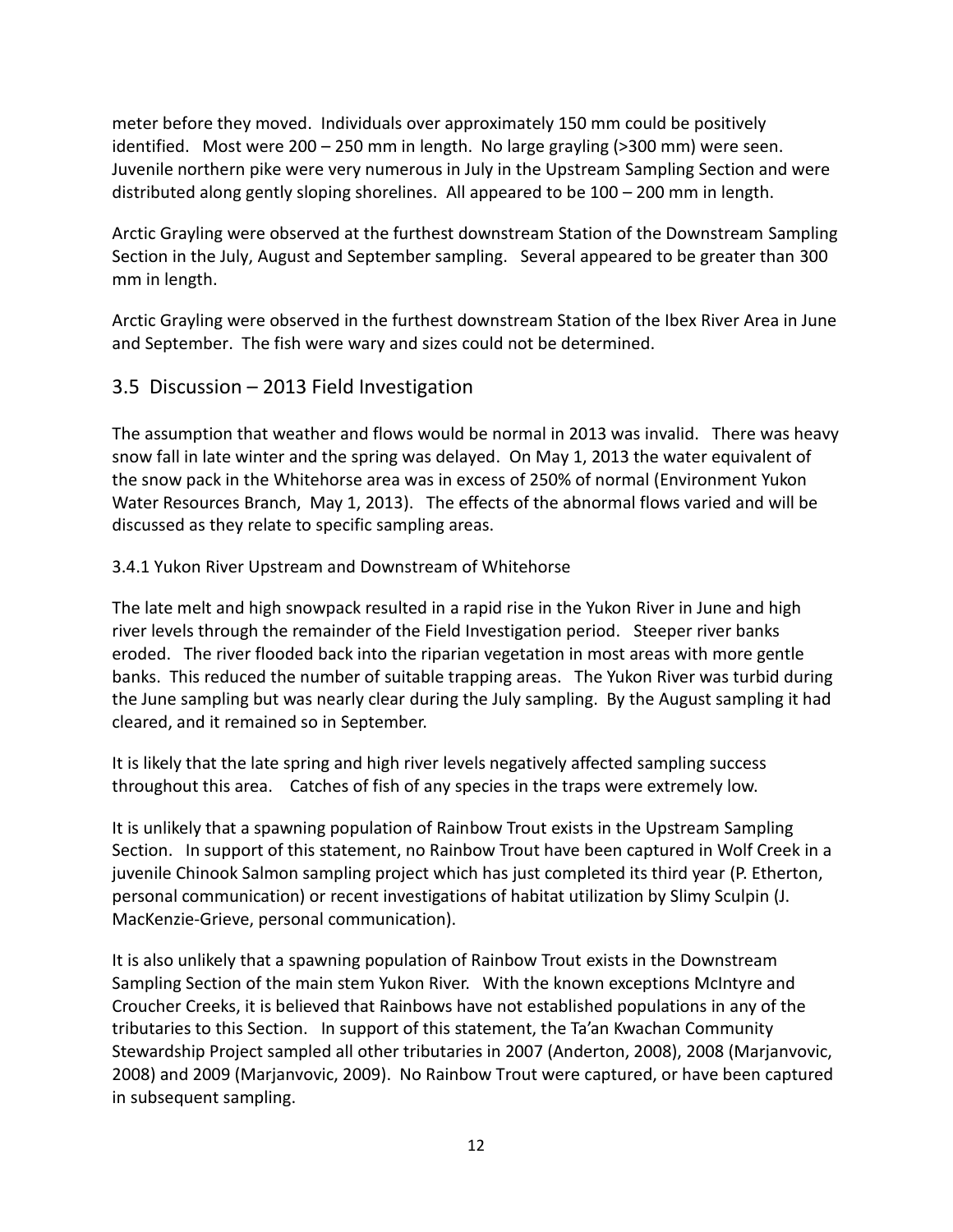#### 3.4.2 Ibex River Sampling Area

The Ibex River Sampling Area also experienced higher and later flows than usual in 2013. The early July sampling took place near the end of the 2013 spring freshet. The river was turbid and water levels appeared high and were falling. There was considerable evidence of very high flows in the recent past. The early September sampling followed a period of rain. The river was clear, at a moderate level and rising.

It is likely that the late spring and high flows in the Ibex River negatively affected sampling success. No fish were captured in the Stations located up- and downstream of the mouth of Jackson Creek. This section has relatively steep gradients and a boulder substrate. Small numbers of Slimy Sculpin were captured in the low gradient lower reaches of Jackson Creek. The greater numbers of Slimy Sculpin captured in the two lower gradient downstream Ibex River Stations were as was expected.

No Rainbow Trout were captured in the Ibex River Sampling Area. However, Yukon Electrical Company Limited recently diverted flows into Jackson Creek for extended periods of time. The flows have at times reached the Ibex River (Bachman and Grieve, 2013). It is possible that low numbers of Rainbow Trout have travelled downstream in Jackson Creek If so, it would have been unlikely that they would have been captured in this study. If they are in the Ibex River it is possible that they are in the process of establishing a spawning population in the Ibex River.

#### 3.4.3 Lake Laberge Inlet, Outlet and Tributaries

The Lake Laberge Sampling Area comprised the Yukon River up- and downstream of the Lake and two of the east bank tributaries. The Yukon River upstream of Lake Laberge is backwatered from the lake at moderate to high lake levels. During the July 5 sampling the river was turbid and rising quickly. On September 22 the lake was at near record high levels and the river was extensively backwatered. Most low-lying riparian areas were flooded, and steep river banks were eroding. The Yukon River downstream of Lake Laberge was slightly turbid in early July and clear in mid-September. The river was at medium stage in July and was high in mid-September.

The late spring and high river levels in the Yukon River upstream of the Lake Laberge would have had similar effects on sampling effectiveness as in the Upstream and Downstream Sampling Areas. More fish were captured downstream of Lake Laberge.

It is unlikely that a spawning population of Rainbow Trout exists in the Yukon River immediately upstream or downstream of Lake Laberge.

The east bank tributaries include both the un-named tributary near the north end of the lake and Laurier Creek. On June 23 the un-named tributary was clear and at a low stage. The creek was visited in mid-July. It was very warm had almost ceased to flow. The lack of flow indicated that overwintering flows would not be present and that Rainbow Trout could not become established in the creek. Sampling was therefore not conducted in September.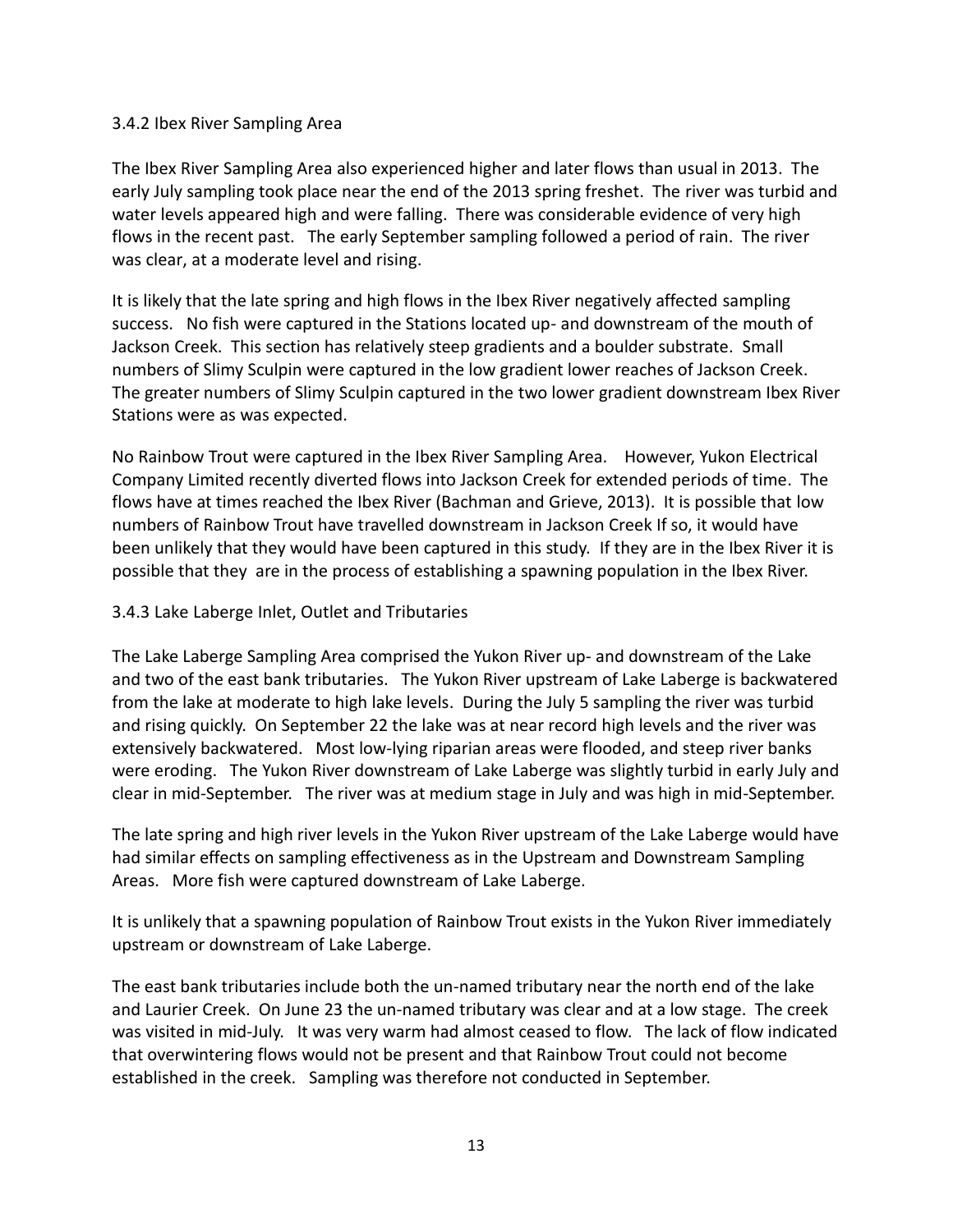On June 23 Laurier Creek was within the range of normal summer flows. The waters of the creek were clear but stained. Young-of-year Chinook Salmon were just starting to enter the creek, and not all 1+ (overwintered) Chinook had emigrated from the creek. Stream flow and clarity was similar in September. Young-of-year Chinook were relatively numerous in the portion of the creek sampled. This was confined to the lower 200 meters of the creek. Sampling did not take place above this as the creek entered private property.



Photo 3. Indicates the distance between the mouth of McIntyre Creek and the mouth of Laurier Creek. Note the lighter coloured Yukon River water flowing north along the East (right) shore of Lake Laberge and past the mouth of Laurier Creek. This image was taken on September 4, when the Yukon River was cooling. Earlier in the summer the effect would have been greater as the Yukon River was warmer.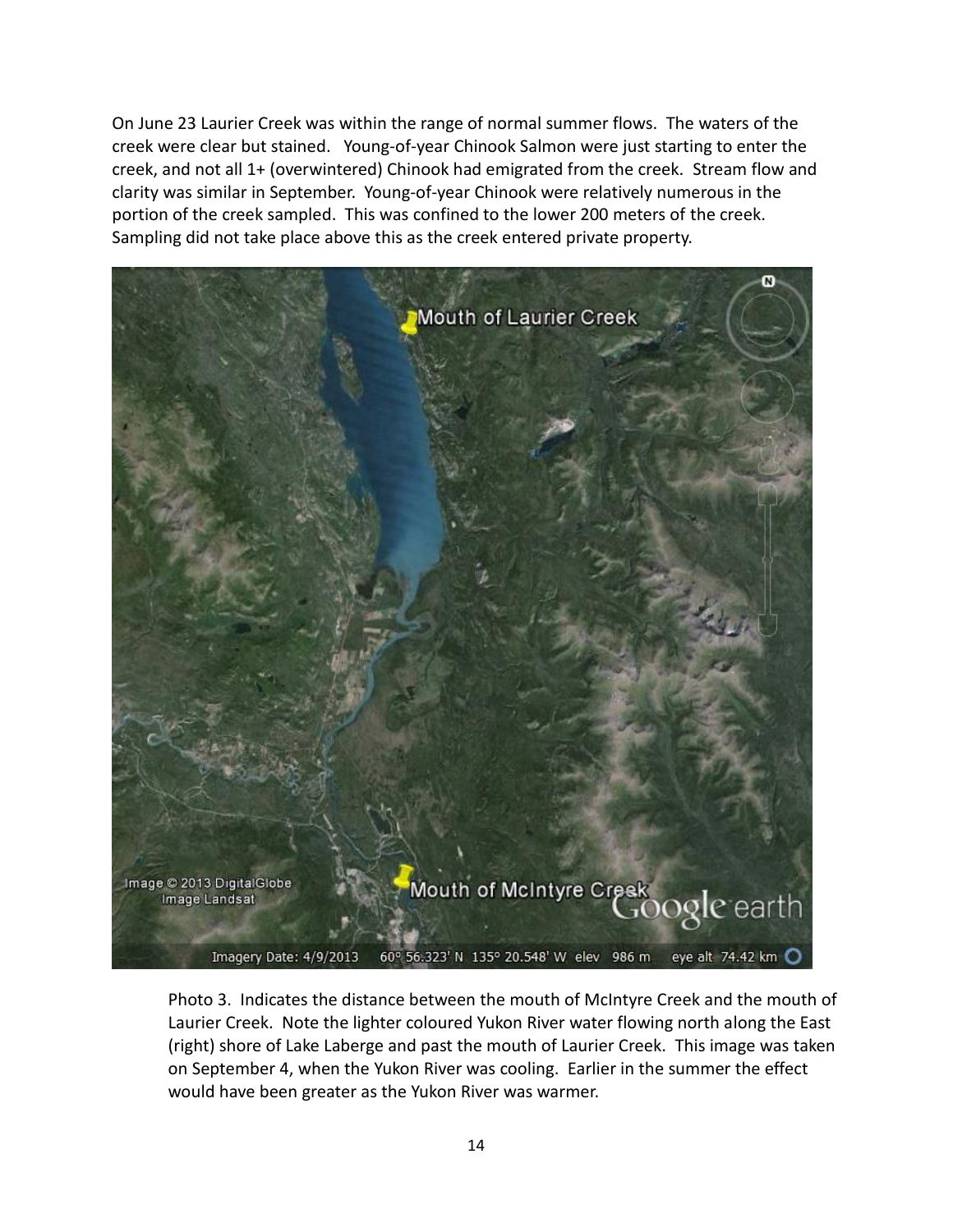The three Rainbow Trout captured in Laurier Creek are considered sufficient to strongly infer that a spawning population exists in the creek. This statement is supported by the report of a Rainbow Trout angled from the creek in 1997. Assuming that parties unknown did not stock the creek in the past, the Rainbows in the creek would be descendants of fish that had travelled downstream about 50 km from one or more of the known or suspected spawning populations in the Whitehorse area. In spring and most of the summer the Yukon River is turbid and significantly warmer than Lake Laberge. The river enters the lake and flows down the east shoreline and immediately in front of the mouth of Laurier Creek.

The Laurier Creek watershed was investigated by DFO in 1990 for the purposes of Placer Classification under the Yukon Placer Authorization (Dept. of Fisheries and Oceans Canada, 1990). No fish were captured in the creek upstream of a set of waterfalls near the mouth. The highest of the set of waterfalls appeared to be impassable to fish. As the placer mining area was in the creek headwaters, the distance from the lake to the falls was not important to the task of classification and was not noted. The existing Rainbow Trout population is confined to a section of creek unlikely to be more than 1 km long. The population is therefore likely to be small and recruitment low.

A contributing factor to an expected low annual recruitment of Rainbow Trout to Laurier Creek is the use of the lower creek by juvenile Chinook Salmon. These fish migrate downstream from spawning areas in the Upper Lakes area and then up suitable non-natal streams such as Laurier Creek to rear and overwinter. In September, 2013, far more juvenile Chinook Salmon were captured than Rainbow Trout in the lower creek. The number of salmon entering the creek in any given year will in part be a reflection of the number of adults that had spawned upstream in the previous year. The 2012 Chinook escapement was low, and the 111 juvenile Chinook that were captured in the 8 minnow traps should be considered to be correspondingly low. A greater Chinook escapement could result in more juvenile Chinook in Laurier Creek in the following year. Young-of-year Chinook are also larger than young-of-year Rainbows at any given date and may be more aggressive. Assuming that Rainbow Trout fry emerge from the gravel at a fork length of 25 mm in early July, overwintering juvenile Chinook Salmon that have not yet left the creek could be large enough to prey on them.

Recruitment to the Laurier Creek Rainbow population may be from spawning in areas of the creek that juvenile Chinook Salmon cannot reach. Young-of-year Rainbows in such an area would have a much greater chance of successfully growing to be an adult. The size-at-maturity in small streams tends to be as little as 150 mm fork length (Scott and Crossman, 1979).

## 4.0 Conclusions and considerations for future management of potentially invasive fish species

This project provides a benchmark against which the future distribution of Rainbow Trout can be measured. The benchmark is supported by the history of introduction in Jackson Lake and subsequent colonization of McIntyre Creek, the Yukon River below the Whitehorse Rapids Dam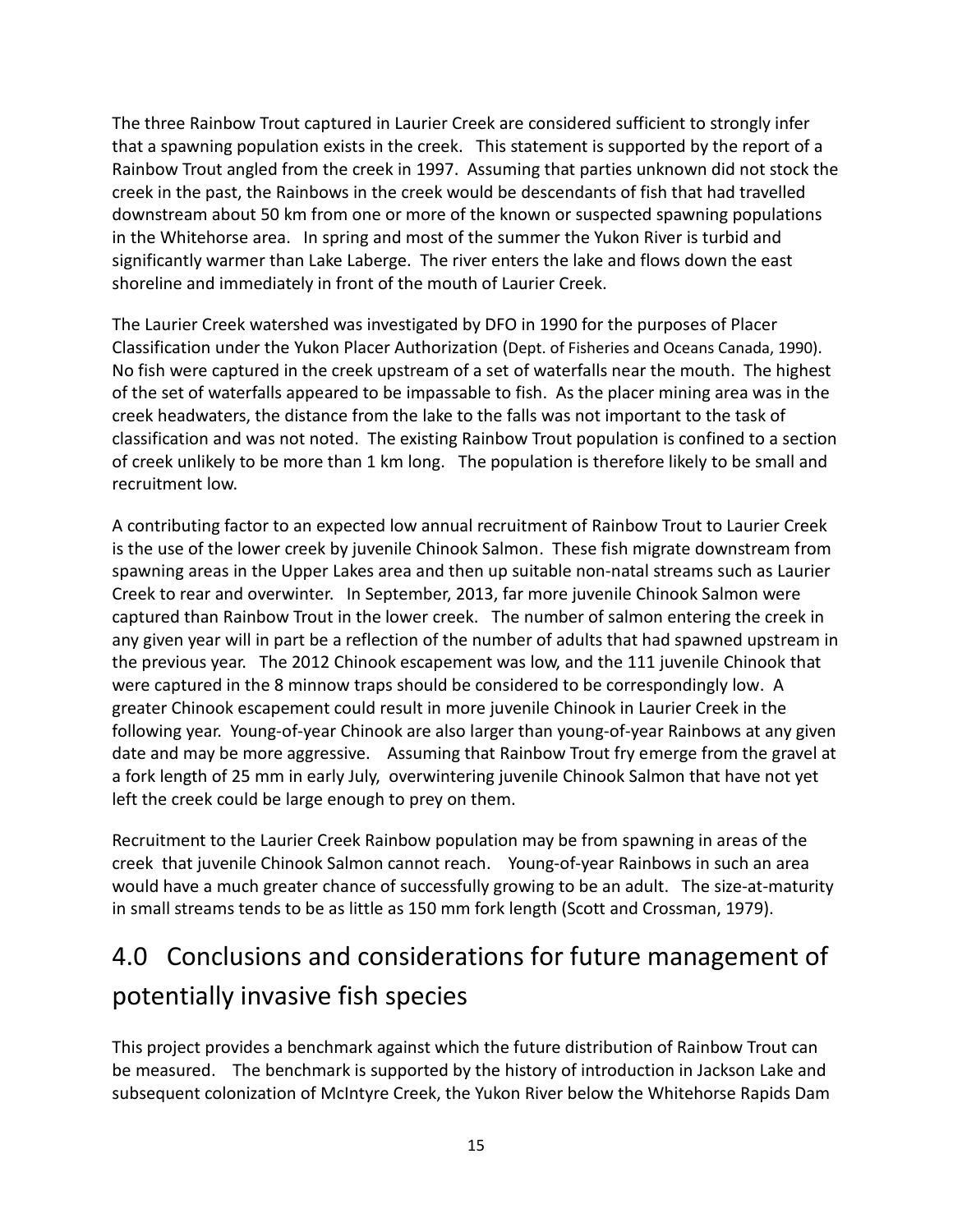and Croucher Creek. The presence of Rainbow Trout in Laurier Creek was confirmed and a spawning population strongly inferred. No Rainbow Trout were captured in the Ibex River or the lower reaches of Jackson Creek, the tributary that would be the pathway to the Creek.

The Rainbow Trout populations in the Yukon River, McIntyre Creek and Croucher Creek are likely to be too expensive to extirpate. The population in Laurier Creek is in a confined area and could be economically extirpated. Such a project would take several years and would require the permission of the owner of the land through which the creek flows. Rainbow Trout were not captured in the Ibex River watershed.

The risk of further colonization of the Upper Yukon River basin by Rainbow Trout remains. The risk of other potentially invasive species also exists. Arctic Charr have escaped from an aquaculture facility and appear to have established a spawning population in McIntyre Creek (Environment Yukon, 2010). Gold Fish were released to the Takhini Hot Springs discharge pond and posed the risk of entering the Takhini River when the pond was periodically partially drained.

Arctic Charr, Kokanee Salmon and Rainbow Trout are widely stocked in pot hole lakes by the Yukon Government for the recreational fishery and by commercial fish farmers. The Yukon Government has applied a moratorium on the issuing of new licenses to stock fish since 2000. Existing licenses are renewed. All the pothole lakes were assessed at the time of first stocking to determine whether they had surface water connections to open systems. In some cases this was more than 50 years ago, and reflected the hydrological and climatological conditions and land forms of the time and the capacities of the assessors. The older, and possibly certain of the more recent assessments, did not account for changes in precipitation and particularly multi-year high precipitation periods related to what we now know as Climate Change. A result of such wet periods is an increase in ground water levels and in surface water elevations of pothole lakes connected to ground water. If the terrain separating a stocked lake from open drainages is low lying an outflow channel may develop. Additionally, the rapid melting of permafrost in ice rich ground can result in significant ground subsidence and development of stream channels or, in extreme cases, catastrophic lake drainage. Either process, or both in concert, could result in potentially invasive fish in the pot hole lake emigrating to open systems downstream down.

This issue could be addressed by assessing pothole lakes currently stocked to determine the degree of risk of the lakes establishing surface drainage to open systems due to rising lake levels or thermokarst related outflows. The assessors should have the skills necessary to interpret landforms and to predict potential risks resulting from high precipitation, thermokarst, or river channel migration. It is likely that the risk for most currently stocked lakes will be absent or minimal and that stocking can continue. If a credible risk exists, stocking could cease. If the stocked population is not self-sustaining the risk will decline and end as the fish age and die. If the population is self-sustaining consideration could be given to active removal.

The moratorium on issuing new fish farm licenses is an opportunity to address present and emerging areas of concern. These include the Climate Change related issues described above.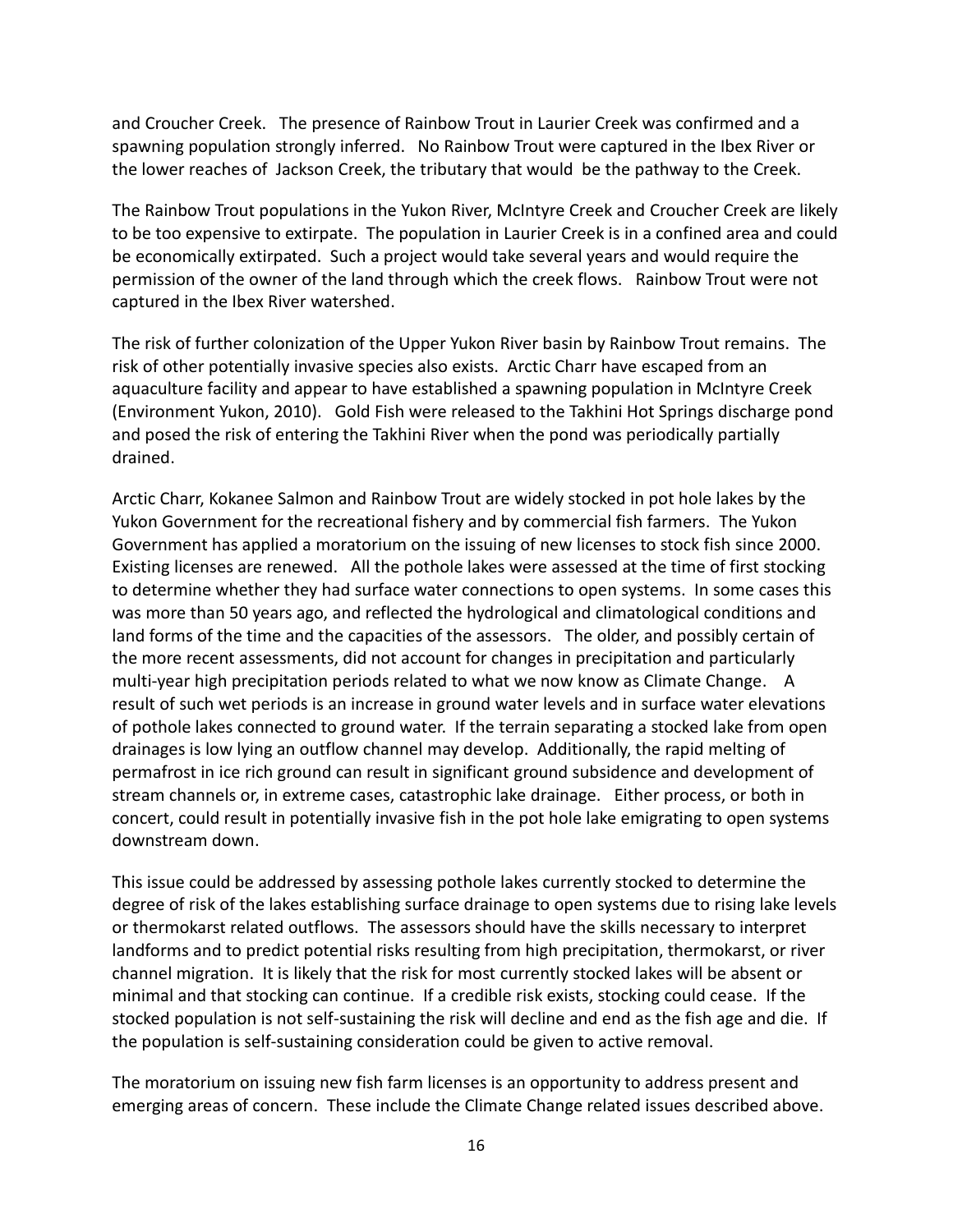Another issue is the use of dug-outs or other water bodies adjacent to rivers or streams that are subject to ice dams or in-channel icing to such a degree that surface waters enter the dug-out or water bodies. If surface waters can enter, the stocked fish can leave the stocked area and enter open systems.

The release of problematic invasive species, such as Asian Carp, to open waters due to unforeseen environmental and related site security issues at hatcheries and pond based aquaculture facilities has repeatedly occurred (Naylor et. al. 2005, Irons et. al. 2007) . Three hatcheries in the Upper Yukon River Basin currently incubate and rear non-native species. Two are private and one is public. The public hatchery was originally planned to incubate and rear native species. It was subsequently modified and has since incubated and reared fish species that are non-native to the Upper Yukon basin, including Rainbow Trout and Kokanee Salmon. It is located near the bank of the Yukon River downstream of the Whitehorse Rapids Dam. The original hatchery is 30 years old. The facilities have been modified and additional structures built. These include outdoor tanks in which non-native (to the Upper Yukon River Basin) fish species are held. The facility is secured by a chain link fence. There have been no escapes of these non-native fish species from the Hatchery. However, it bears the intrinsic risk of being an an aging facility, with limited physical security, located very close to a major river and downstream of a dam.

It would be prudent to require that an assessment of the risk of release of non-native species from the hatchery and associated grow out and brood stock holding facilities be conducted. If the degree of risk warrants, any shortcomings could be addressed over a reasonable period of time. Given the importance of the facility and its ownership by a Crown Corporation, it is possible that federal funds could be directly or indirectly secured to contribute to structural improvements. Options could include the transfer of the non-native species to a more secure location.

In a global context, invasion has been found to be a process rather than an event. Introduction of alien species is generally followed by a period when the species is confined to a small area. Depending on the reproductive capacity of the species and the degree to which environmental and ecosystem factors favour or limit survival and growth of the young, this period may be short or protracted. Environments and ecosystems are not static, and conditions affecting reproduction and recruitment of an non-native species may rapidly change from adequate to favourable. The population, or colony size, may grow quickly and – if the conditions are highly favourable – very quickly. The risk of a non-native species becoming invasive increases with the size of the colony. Past performance of a non-native species is therefore a poor predictor of invasive potential (Crooks and Soule, 2001).

The spread of Rainbow Trout (from Jackson Lake) and Arctic Charr (from an aquaculture facility adjacent to McIntyre Creek) in the Upper Yukon River Basin has been slow. It implies that there has been some form of environmental or ecosystem related containment. This may not continue, and it would be prudent for fishery managers to design, implement and maintain a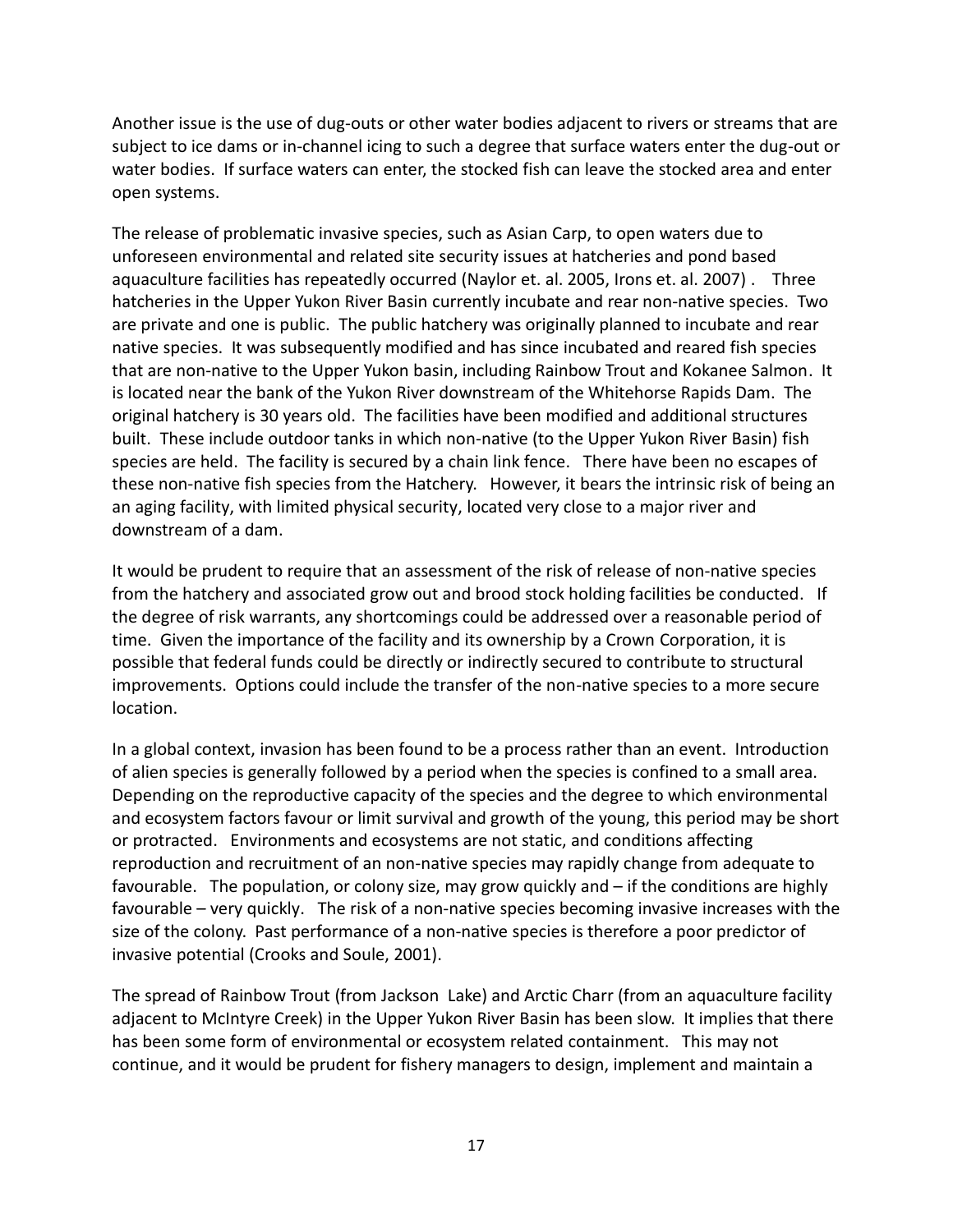low cost surveillance program to track the progress of each species. The program could be carried out by government or could enlist non-governmental resources.

An emerging and potentially economically attractive technology is the use of Environmental DNA (eDNA). Samples of water from potentially invaded streams are taken and analysed for traces of DNA from target species, or from a number of target species (Goldberg et.al., 2013) The species may be plants, invertebrates or vertebrates. The technique is developing more rapidly than it is being reported in the scientific literature. At present it appears to be expensive and to require a significant investment in skills development to ensure quality assurance/control during sampling and sample preparation (Wilson and Wright, 2013). It is likely that costs will decline rapidly and that the sampling will be simplified as commercial laboratories develop and standardize the methodology. Managers should maintain a watching brief on the development of eDNA. When it becomes standardized, simplified and acceptably inexpensive it should be considered as a primary surveillance tool for all Aquatic Invasive Species in areas where introduction is most likely.

In the interim, the use and encouragement of non-governmental resources could assist to continue to educate the public, gain information for government agencies and sustain political support for AIS management. This could include:

- the staff of the Whitehorse Rapids Fishway. At a minimum, the staff could count and photograph each Rainbow Trout observed in the fish way. They could also trap Rainbow Trout in the fishway prior to the Chinook Salmon in modified minnow traps, obtain length and weight measurements and take digital images. Individual Rainbow Trout have unique markings and multi-year identification of individuals is possible;
- sports anglers. The Yukon Fishing Regulations Summary is published annually. The present Aquatic Invasive Species section of the Summary could be modified to ask for anglers' assistance. Most anglers have the ability to acquire digital images either though cameras or smart phones, and many have GPS enabled devices to allow locations to be geo-referenced. Anglers could be asked to photograph each potentially invasive species they capture (or any they cannot identify) and provide the location information and photograph to an email address.

Either in partnership between governments or with Non-Governmental Organizations, signage could be installed on access routes to fishing areas where there is a risk that non-native species will spread. This would include the two accesses to the Ibex River, the Rotary Park Boat Launch, and the Deep Creek Boat Launch. The signage would make the same request as in the Regulations Summary.

The Yukon Government characterization of Rainbow Trout and Arctic Charr as "unplanned and unwanted" species is robust. It more accurately describes the species than the term "invasive", as no harm or negative effects have as yet been determined in the areas that they have colonized. Consideration should be using "unplanned and unwanted" in educational products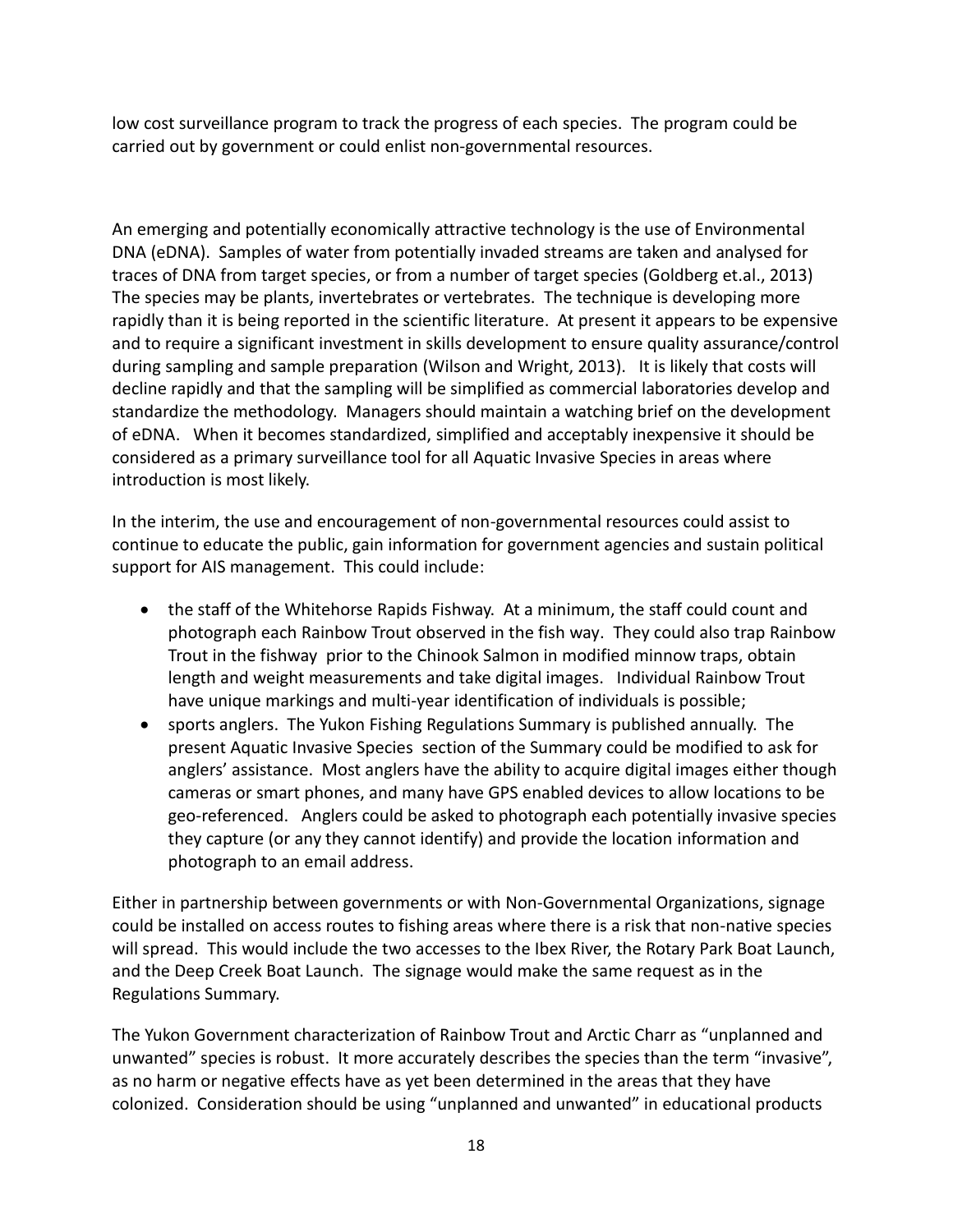such as pamphlets, posters etc. The material could provide information on the potential negative effects of introduced species on the aquatic ecosystems of the Upper Yukon River. This would have the benefit of educating people of the present distribution of the species. It could also prepare people for the actions that would be required if the present apparent containment of the species ends and one or both become invasive.

## **References**

AECOM. 2010. Fish Lake Hydroelectric Project: Fisheries and Aquatic Studies 2009. Prepared for Yukon Electric Company Limited. 32 p. & Appendices.

Anderton, I. 2008. Ta'an Kwach'an Community Stewardship. Yukon River Panel CRE-54N-07. Prepared for the Ta'an Kwach'an Council. EDI Project No.: 07-YC-0027 9 p. & Appendices.

Bachman, J., L. Grieve. 2012. Jackson Creek Watershed Fisheries and Hydrologic Investigation. Prepared for Yukon Electrical Company Limited by EDI Environmental Dynamics Limited. 70 p.

Baker M.R., P. Swanson and G. Young. 2013. Injuries from Non-Retention in Gillnet Fisheries Suppress Reproductive Maturation in Escaped Fish. PLoS ONE 8(7): e69615. doi:10.1371/journal.pone.0069615

Bradford, M.J., J.A. Grout, Sue Moodie. 2001. Ecology of juvenile chinook salmon in a small non-natal stream of the Yukon River drainage and the role of ice conditions on their distribution and survival. Canadian Journal of Zoology, vol. 79, p 2043-2054

Brown, R.F., M.S. Elson, L.W. Steigenberger. 1976 Catalogue of Aquatic Resources of the Upper Yukon River Drainage (Whitehorse Area). Environment Canada Fisheries and Marine Service Report PAC/T-76-4. 149 p.

Cox, J. 1999. Salmon in the Yukon River Basin, Canada – a compilation of historical records and written narratives. CRE-17-98. Yukon River Restoration and Enhancement Fund. 303 p.

Crooks, J.A. and M.E. Soule. 2001. Lag times in population explosions of invasive species: causes and implications. In: Invasive Species and Biodiversity Management. 431 p.

Crowl, T.A., C.R. Townsend, and A.R. McIntosh. 1999. The impact of introduced Brown and Rainbow Trout on native fish: the case of Australasia. Reviews in Fish Biology and Fisheries, 2,  $217 - 241.$ 

Dalbey, S.R. and T.E. McMahon. 1996. Effect of Electrofishing Pulse Shape and Electofishing-Induced Spinal Injury on Long Term Growth and Survival of Wild Rainbow Trout. North American Journal of Fisheries Management 16:560-569.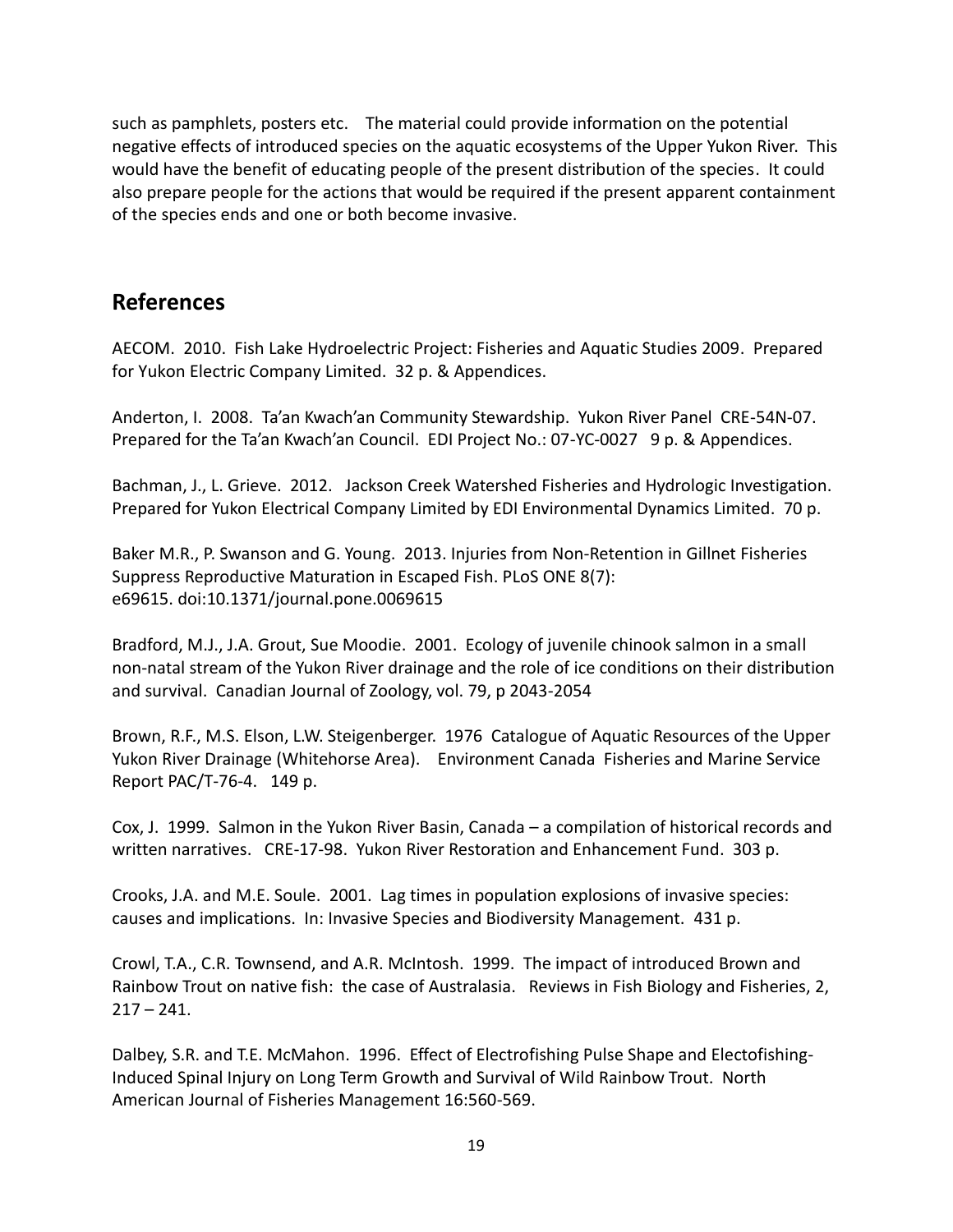Dept. of Fisheries and Oceans Canada. 1990. Rationale for Classification: Laurier Creek, trib. to Lake Laberge. DFO HM. 8 p

Fisheries and Oceans Canada. 1999. Protocol for the baiting of Gee-type minnow traps for the capture of juvenile Chinook Salmon in the Yukon River Drainage Basin. Habitat and Enhancement Branch. Yukon and Transboundary Area. 1 p.

Goldberg, C.S., A. Sepulveda, A. Ray, J. Baumgardt and L.p. Waits. 2013. Environmental DNA as a new method for early detection of New Zealand mudsnails (*Potanopyrgus antipodarum)* Freshwater Science 32(3):792-800

Holmes, R., D.N. McBride, T. Viavant and J.B. Reynolds. 1990. Electrofishing Induced Mortality and Injury to Rainbow Trout, Arctic Grayling, Humpback Whitefish, Least Cisco, and Northern Pike. Alaska Department of Fish and Game Division of Sports Fish. Fisheries Manuscript No. 90  $-3.106$  p.

Irons, K.S., G.G. Sass, M.A. McClelland, and J.D. Stafford. 2007. Reduced condition factor of two native fish species coincident with invasion of non-native Asian carps in the Illinois River, U.S.A. Is this evidence for competition and reduced fitness? Journal of Fish Biology (2007) **71**  (Supplement D) 258 – 273.

Korsu, K., A. Huusko, and T. Moutka. 2010. Impacts of invasive stream salmonids on native fish: using meta-analysis to summarize four decades of research. Boreal Environment Research 15: 491-500.

Jang, J.W. and A. von Finster. August, 1999. Assessment of the range of fish habitat lost in a portion of Fish Creek, formerly tributary to the Ibex River, as a result of the Whitehorse Hydro Project. Habitat and Enhancement Branch, Fisheries and Oceans Canada. 4 p.

Marjanvovic, M. 2008. Ta'an Kwach'an Community Stewardship. Yukon River Panel CRE-54-08. Prepared for the Ta'an Kwach'an Council. EDI Project No.: 08-YC-0013 9 p. & Appendices.

Marjanvovic, M. 2009. Ta'an Kwach'an Community Stewardship 2009. Yukon River Panel CRE-54-09. Prepared for the Ta'an Kwach'an Council. EDI Project No.: 09-YC-0026 9 p. & Appendices.

McCandless, R.G. 1985. Yukon Wildlife: A Social History. University of Alberta Press. 200 p.

McCrimmon, H.R. 1971. World distribution of Rainbow Trout (Salmo gairdneri). Journal of the Fisheries Research Board of Canada, 1971, 28(5)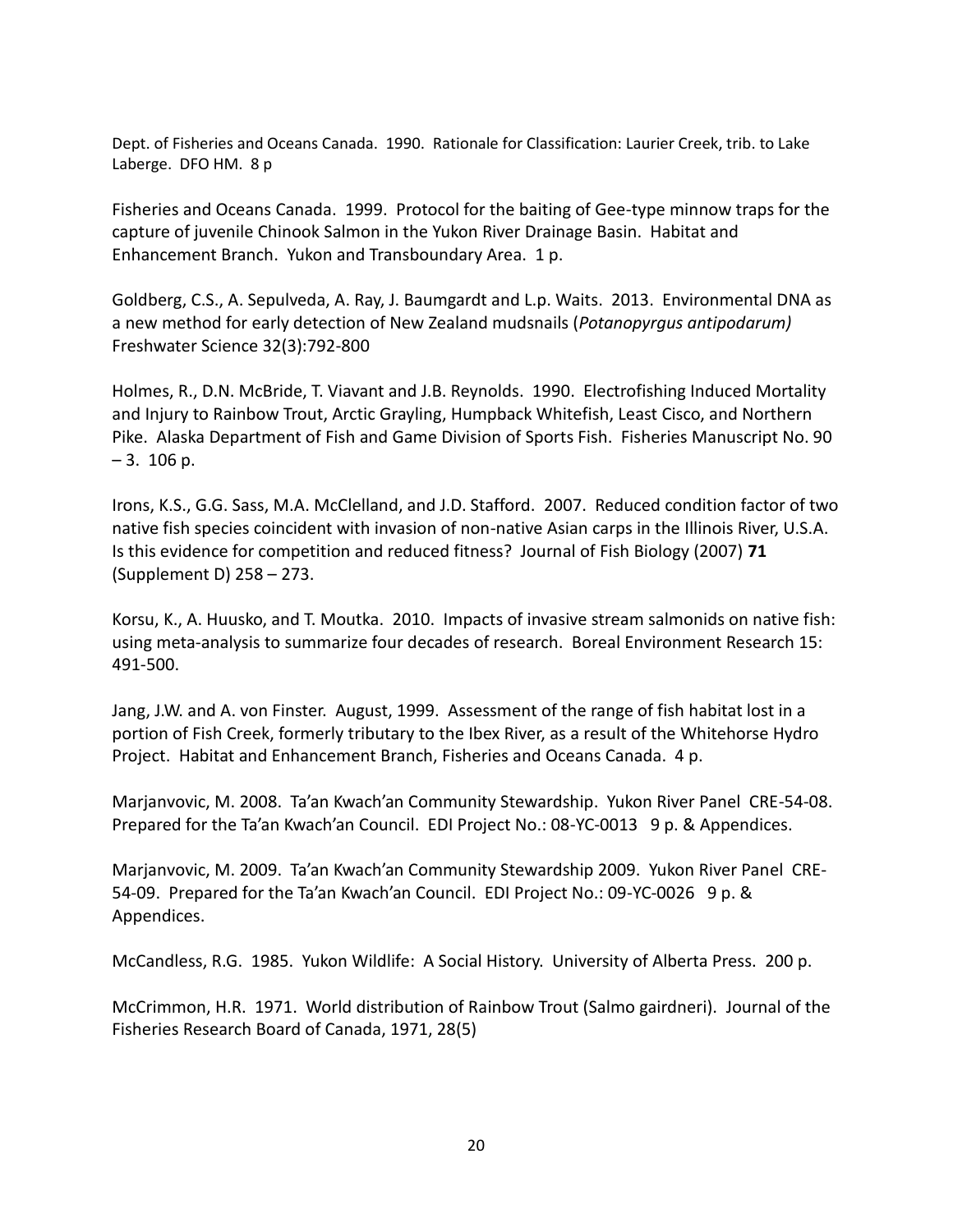Molony, B. 2001. Environmental requirements and tolerances of Rainbow trout (Oncorhynchus mykiss) and Brown trout (Salmon trutta) with special reference to Western Australia: A review. Department of Fisheries, Government of Western Australia. Fisheries Research Report No. 130.

Moodie, S. 1993. Juvenile Chinook Salmon (Oncorhynchus tshawtscha) Utilisation of Croucher Creek, a Small Nonnatal Tributary of the Upper Yukon River. Yukon Conservation Society for Gov. Yukon Renewable Resources and Economic Development. 35 p. & Appendices.

Moodie, S., J.A. Grout, and A. von Finster. 2000. Juvenile Chinook Salmon *(Oncorhychus tshawytscha)* utilization of Croucher Creek, a small Non-natal Tributary of the Upper Yukon River during 1993. Canadian Manuscript Report of Fisheries and Aquatic Sciences 2531. 65 p.

Naylor, R., K. Hindar, R. Goldberg, S. Williams, J. Volpe, F. Whoriskey, J. Eagle, D. Kelso, and M. Mangel. 2005. Fugitive Salmon: Assessing the Risks of Escaped Fish from Net-Pen Aquaculture. BioScience Vol 55 No. 5 p 427 – 437.

Scott, W.B. & E.J. Crossman. 1979. Freshwater Fishes of Canada. Bulletin 184 Fisheries Research Board of Canada. 966 p.

von Finster, A. and J. Mackenzie-Grieve. 2006. Croucher Creek juvenile Chinook salmon/beaver interactions and life history studies: 2005 Progress Report. Oceans, Habitat and Enhancement Branch, Fisheries and Oceans Canada. 59 p.

von Finster, A. and J. Mackenzie-Grieve. 2007. Croucher Creek juvenile Chinook salmon/beaver interactions and life history studies: Status of investigations, 2006. Oceans, Habitat and Enhancement Branch, Fisheries and Oceans Canada. 63 p.

Walker, C.E., J. E. Bryan and R.F. Brown. 1973. Rainbow Trout Planting and Lake Survey Program in Yukon Territory 1956 – 1971. Environment Canada, Northern Operations Branch, Pacific Region. PAC/T-73-12. 52 p.

Welch, D.W., Y. Ishida, K. Nagasawa, and J.P. Eveson. 1998. Thermal Limits on the Ocean Distribution of Steelhead Trout (Oncorhynchus mykiss). N. Pac. Anadr. Fish Comm. Bull. No.1: 396-404

Wilson, C. and E. Wright. 2013. Using Environmental DNA (eDNA) as a Tool in Risk-Based Decision Making. Ontario Ministry of Natural Resources, Aquatic Reserch and Development Section, Aquatic Research Series 2013-01. 10 p.

Wright, A.A., & F. Whyard. 1991. Ninety Years North: The Story Of The Yukon Electrical Company Limited. The Yukon Electrical Company Limited. 180 p.

Wynne-Edwards, V.C. 1947. The Yukon Territory. In: North West Cnadian Fisheries Surveys in 1944-1945. Fisheries Research Board of Canada. Bulletin LXXII. Ottawa 1947. 20 p.